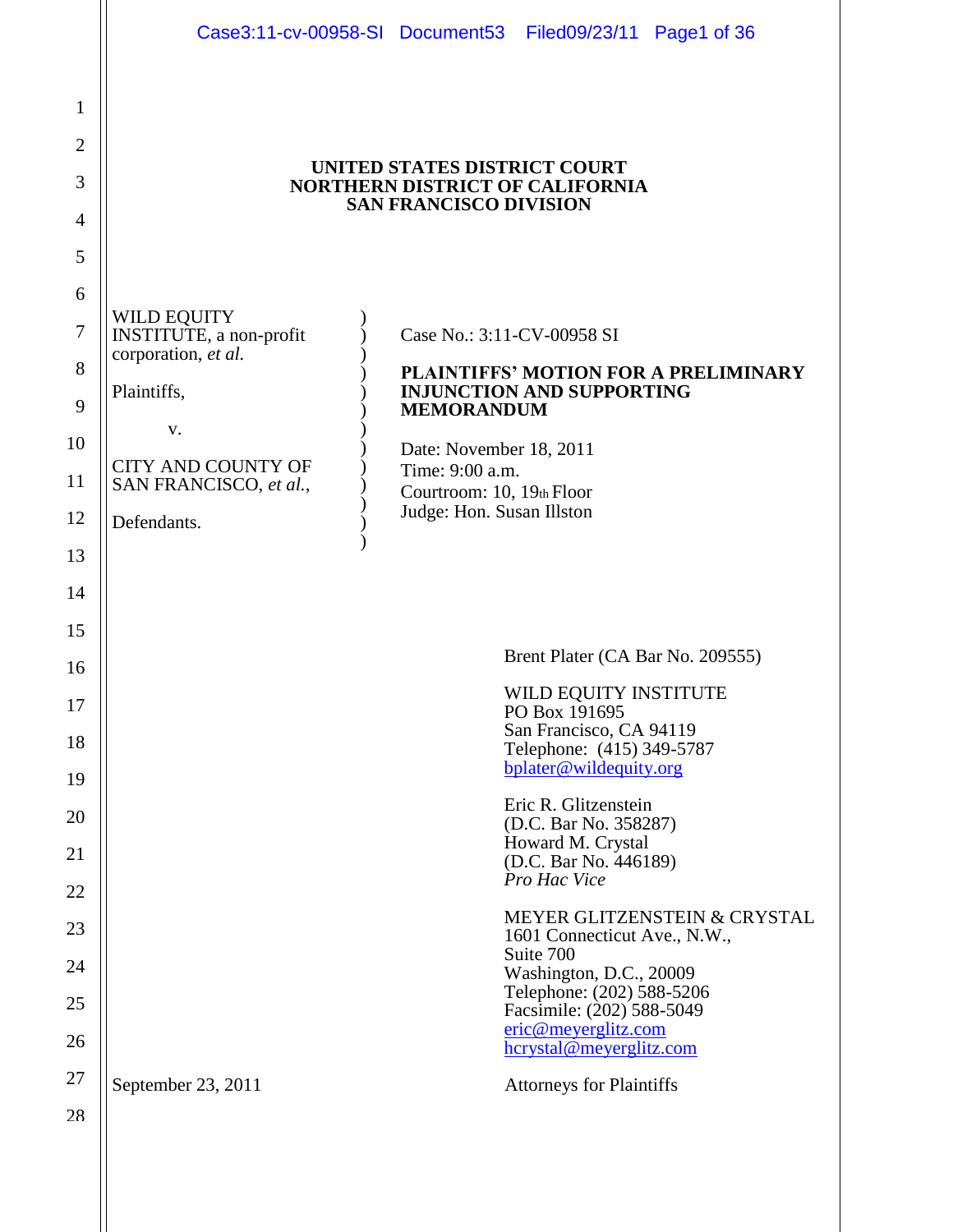# **TABLE OF CONTENTS**

1

2

# **PAGE**

| 3 |                                                                            | <b>PAGE</b> |
|---|----------------------------------------------------------------------------|-------------|
| 4 |                                                                            |             |
|   |                                                                            |             |
|   |                                                                            |             |
|   |                                                                            |             |
|   | A.                                                                         |             |
|   | <b>B.</b>                                                                  |             |
|   | 1.                                                                         |             |
|   | 2.                                                                         |             |
|   | $C$ .                                                                      |             |
|   | D.                                                                         |             |
|   | $\mathbf{1}$ .                                                             |             |
|   | 2.                                                                         |             |
|   |                                                                            |             |
|   | PLAINTIFFS ARE LIKELY TO SUCCEED ON THE MERIT 13<br>I.                     |             |
|   | RPD's Water Pumping From Sharp Park Is Taking CRLF And SFGS13<br>A.        |             |
|   | 1.                                                                         |             |
|   | Pumping Is Entraining Mobile Life Stages Of CRLF 18<br>2.                  |             |
|   | Mowing and Cart Use Near Water Bodies At Sharp Park Is Taking<br><b>B.</b> |             |
|   |                                                                            |             |
|   | THE COURT SHOULD CRAFT APPROPRIATE INJUNCTIVE RELIEF TO<br>II.             |             |
|   | ADDRESS DEFENDANTS' ONGOING TAKE OF THE CLRF AND SFGS 21                   |             |
|   | <b>CONCLUSION</b>                                                          | 24          |
|   |                                                                            |             |
|   |                                                                            |             |
|   |                                                                            |             |
|   |                                                                            |             |
|   |                                                                            |             |
|   |                                                                            |             |
|   |                                                                            |             |
|   |                                                                            |             |
|   |                                                                            |             |
|   |                                                                            |             |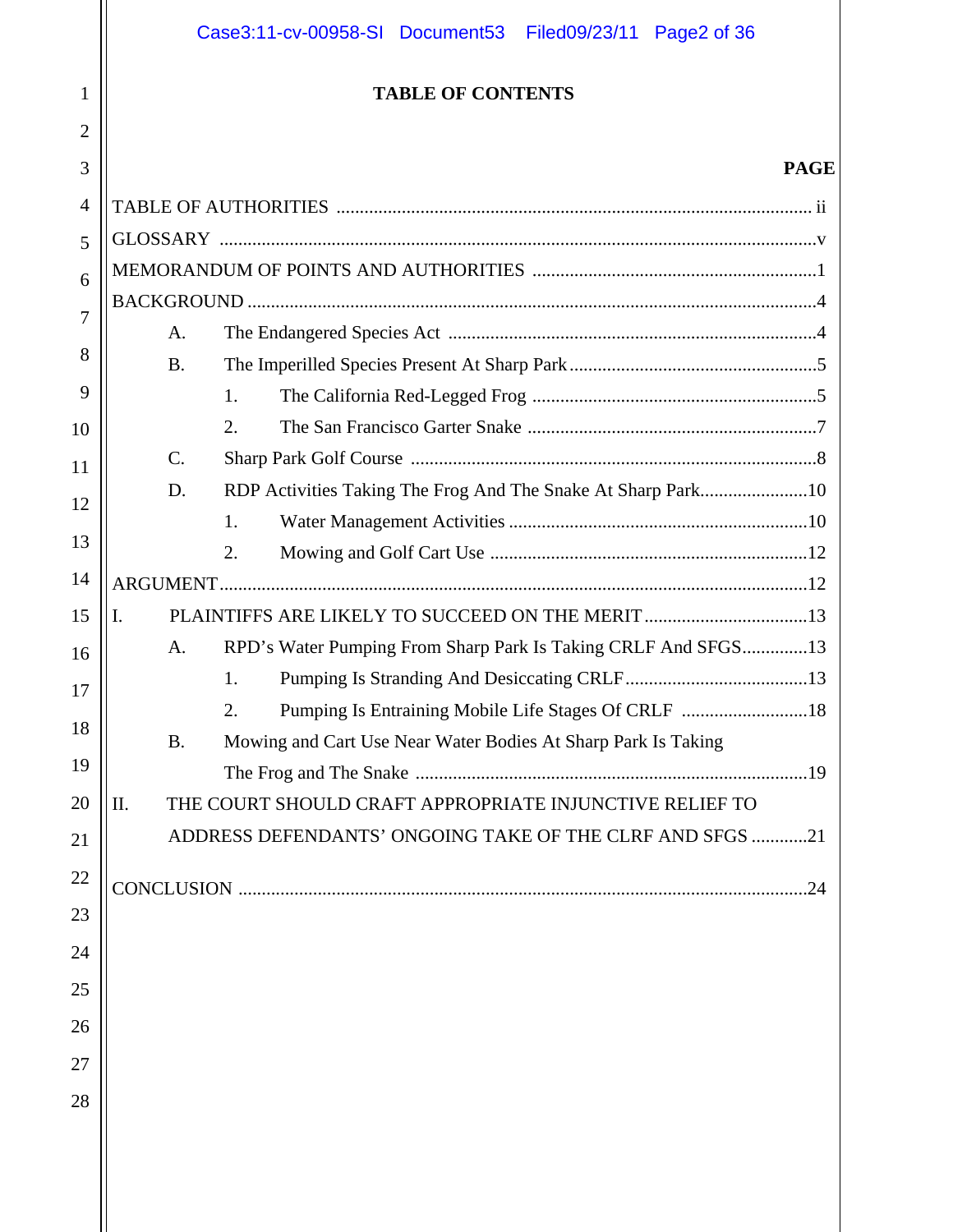|                                | Case3:11-cv-00958-SI Document53 Filed09/23/11 Page3 of 36                                                    |  |
|--------------------------------|--------------------------------------------------------------------------------------------------------------|--|
| $\mathbf{1}$<br>$\overline{2}$ | <b>TABLE OF AUTHORITIES</b><br><b>CASES</b><br><b>PAGE</b>                                                   |  |
| 3<br>$\overline{4}$<br>5       | Alliance for the Wild Rockies v. Cottrell,                                                                   |  |
| 6<br>$\overline{7}$            | Animal Protection Institute v. Holsten,                                                                      |  |
| 8<br>9                         | Animal Welfare Inst. v. Beech Ridge Energy LLC,                                                              |  |
| 10<br>11                       | Animal Welfare Inst. v. Martin,<br>Babbitt v. Sweet Home Chapter of Communities for a Great Oregon,          |  |
| 12<br>13                       | Center for Biological Diversity v. BLM,                                                                      |  |
| 14<br>15                       | Center for Biological Diversity v. Bartel,                                                                   |  |
| 16<br>17                       | Center for Biological Diversity v. Marina Point Development Associates,                                      |  |
| 18<br>19                       | Defenders of Wildlife v. Bernal,<br>22                                                                       |  |
| 20<br>21                       | Elder v. Natl Conference of Bar Examiners,                                                                   |  |
| 22<br>23                       | Forest Conservation Council v. Rosboro Lumber Co.,                                                           |  |
| 24<br>25                       | Forest Serv. Emp. for Envtl. Ethics v. U.S. Forest Serv.,<br>Friends of Endangered Species, Inc. v. Jantzen, |  |
| 26                             | Friends of the Earth v. U.S. Navy,                                                                           |  |
| 27<br>28                       | Fund for Animals v. Lujan,                                                                                   |  |
|                                | $\ddot{\mathbf{i}}$                                                                                          |  |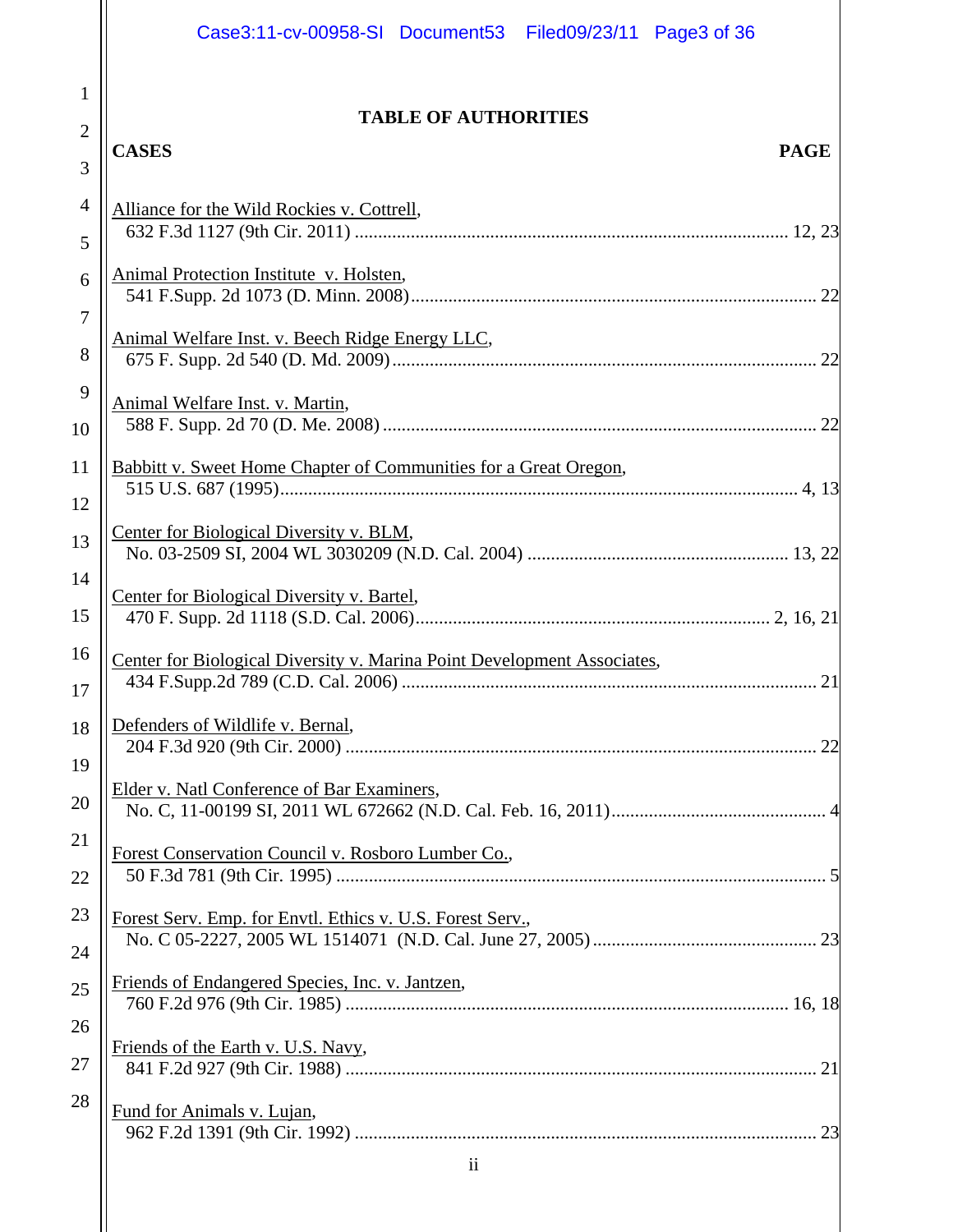|                                | Case3:11-cv-00958-SI Document53 Filed09/23/11 Page4 of 36                       |
|--------------------------------|---------------------------------------------------------------------------------|
| $\mathbf{1}$<br>$\overline{2}$ | Lujan v. Defenders of Wildlife,                                                 |
| 3                              | Marbled Murrelet v. Babbitt,                                                    |
| $\overline{4}$<br>5            | Natl Parks & Cons. Assn v. Babbitt,                                             |
| 6<br>$\overline{7}$            | National Wildlife Fed. v. Natl Marine Fisheries Svc.,                           |
| 8<br>9                         | Palila v. Hawaii Dept of Land & Nat. Resources,                                 |
| 10                             | Sierra Club v. Marsh,                                                           |
| 11<br>12                       | South Yuba River Citizens League v. NMFS,                                       |
| 13<br>14                       | Swinomish Indian Tribal Cmmty. V. Skagit County Dike Dist.,                     |
| 15                             | <u>TVA v. Hill,</u>                                                             |
| 16<br>17                       | United States v. Glenn-Colusa Irr. Dist.,<br>788 F. Supp. 1126 (E.D. Cal. 1992) |
| 18<br>19                       | <b>STATUTES</b>                                                                 |
| 20<br>21                       |                                                                                 |
| 22                             |                                                                                 |
| 23                             |                                                                                 |
| 24<br>25                       |                                                                                 |
| 26                             |                                                                                 |
| 27                             |                                                                                 |
| 28                             | iii                                                                             |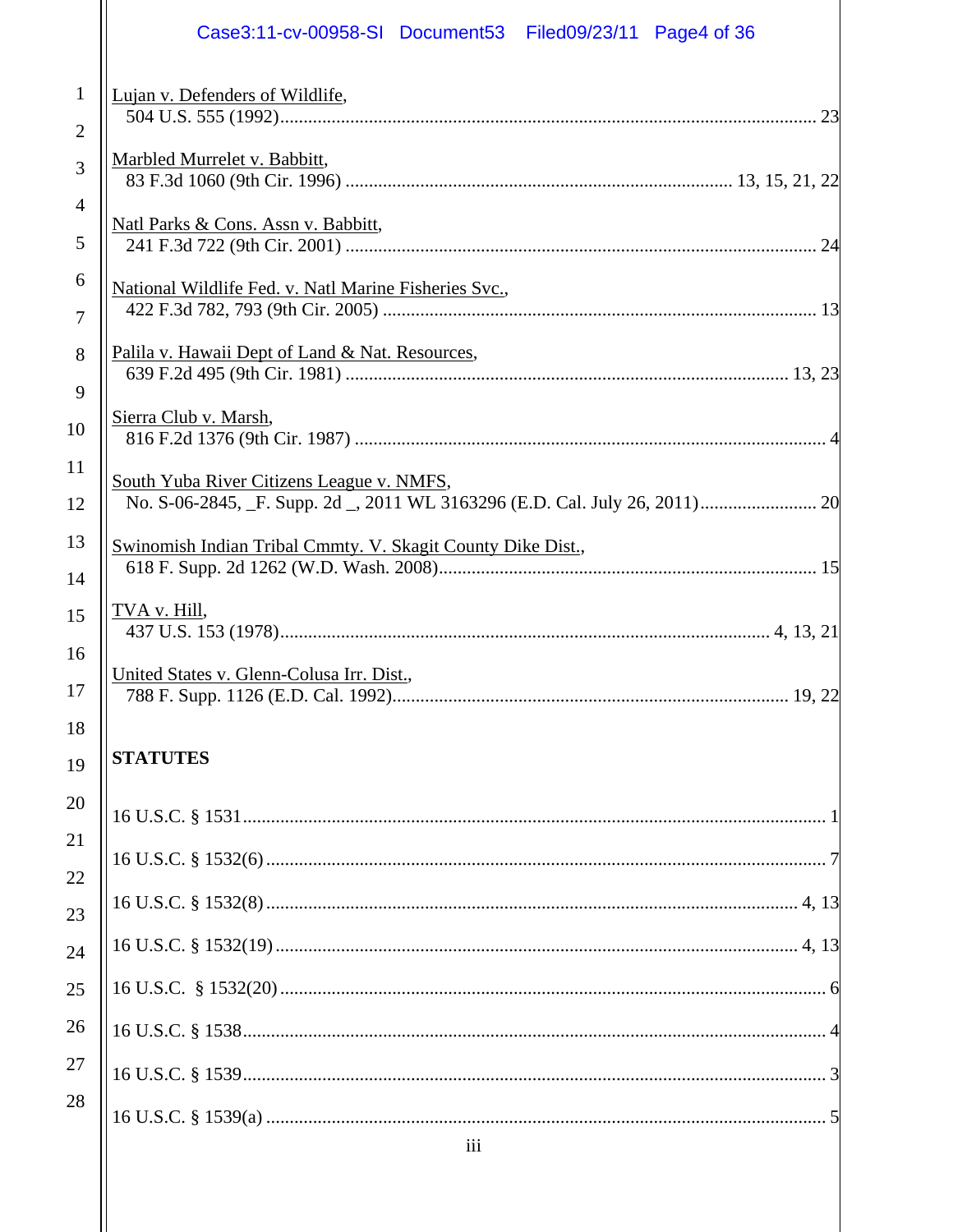# Case3:11-cv-00958-SI Document53 Filed09/23/11 Page5 of 36

|                     | Case3:11-cv-00958-SI Document53 Filed09/23/11 Page5 of 36 |
|---------------------|-----------------------------------------------------------|
| $\mathbf{1}$        |                                                           |
| $\overline{2}$      |                                                           |
| 3                   |                                                           |
| $\overline{4}$      | <b>REGULATIONS</b>                                        |
| $\mathfrak{S}$      |                                                           |
| 6                   |                                                           |
| $\overline{7}$<br>8 |                                                           |
| 9                   |                                                           |
| 10                  |                                                           |
| 11                  |                                                           |
| 12                  |                                                           |
| 13                  |                                                           |
| 14                  |                                                           |
| 15                  |                                                           |
| 16                  |                                                           |
| 17                  |                                                           |
| 18                  |                                                           |
| 19                  |                                                           |
| $20\,$              |                                                           |
| $21\,$              |                                                           |
| 22                  |                                                           |
| 23                  |                                                           |
| 24                  |                                                           |
| 25                  |                                                           |
| 26                  |                                                           |
| 27                  |                                                           |
| 28                  |                                                           |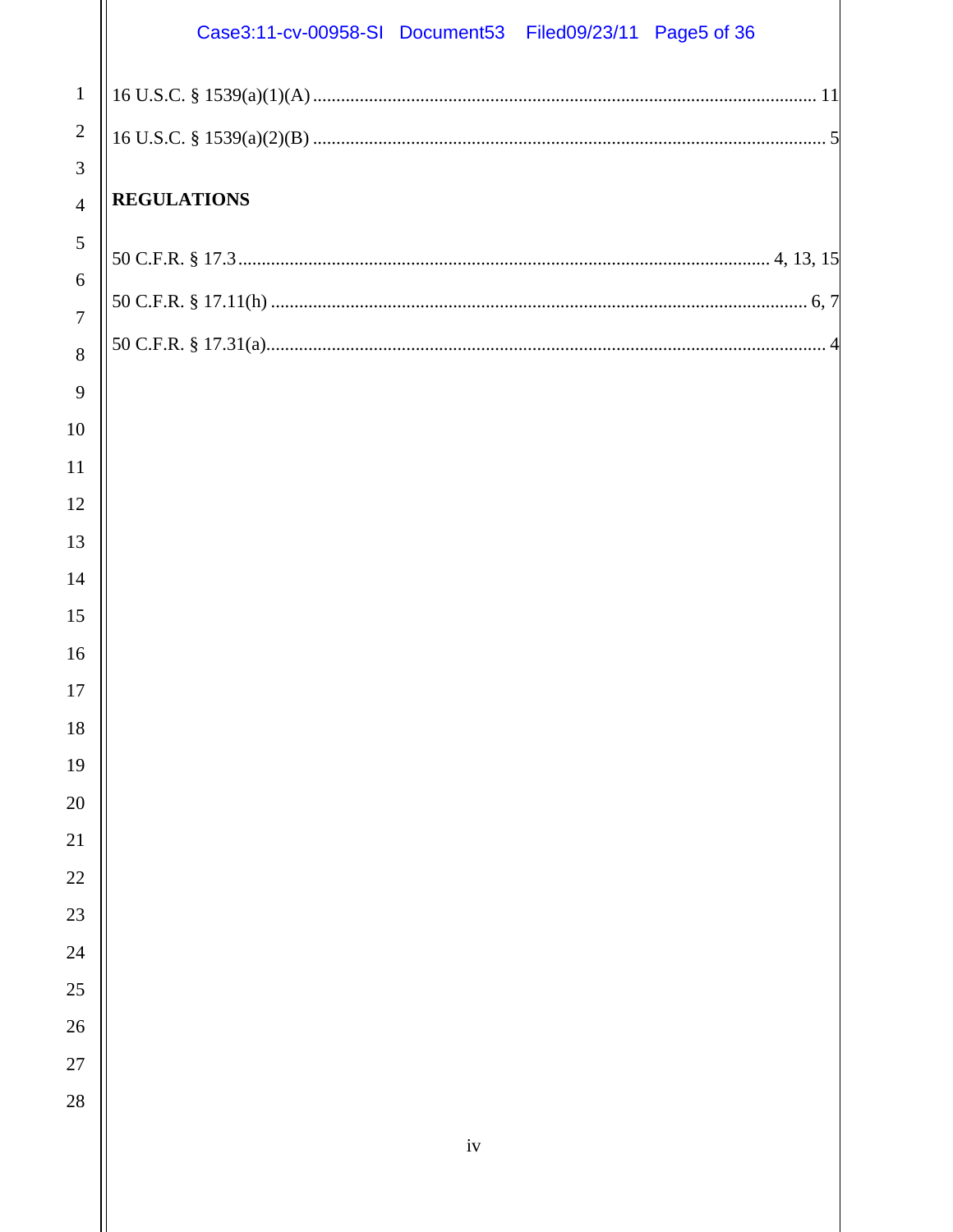# **GLOSSARY**

| $\overline{c}$                   | Alt. Report              | Sharp Park Conceptual Restoration Alternatives Report                            |
|----------------------------------|--------------------------|----------------------------------------------------------------------------------|
| $\overline{\mathbf{3}}$          | Bowie Decl.              | Declaration of John Bowie (Pl. Ex. 26)                                           |
| 4<br>5                           | Campo Dep.               | September 13, 2011 Deposition of Jon Campo (Pl. Ex. 5)                           |
| б                                | <b>CRLF</b> or Frog      | California Red-Legged Frog                                                       |
| 7                                | CRLF Rec. Plan           | Recovery Plan for the California Red-Legged Frog (Pl. Ex. 17)                    |
| 8                                | Dexter Decl.             | Declaration of Wendy Dexter (Pl. Ex. 7)                                          |
| $\overline{9}$<br>$\overline{0}$ | Draft Natural Areas Plan | Final Draft, Significant Natural Resources Areas Management<br>Plan (Pl. Ex. 21) |
| $\mathbf 1$                      | ESA or Act               | <b>Endangered Species Act</b>                                                    |
| $\overline{c}$                   | <b>FWS</b>               | U.S. Fish and Wildlife Service                                                   |
| $\overline{\mathbf{3}}$          | <b>GGNRA</b>             | Golden Gate National Recreation Area                                             |
| 4                                | Goodale Mon. Decl.       | Monitoring Declaration of Margaret Goodale (Pl. Ex. 11)                          |
| 5                                | Graham Decl.             | Declaration of Laurie Graham (Pl. Ex. 16)                                        |
| б<br>7                           | Hayes Decl.              | Declaration of Dr. Mark Hayes (Pl. Ex. 6)                                        |
| 8                                | <b>HCP</b>               | <b>Habitat Conservation Plan</b>                                                 |
| 9                                | <b>ITP</b>               | <b>Incidental Take Permit</b>                                                    |
| D                                | PGA                      | <b>Public Golf Association</b>                                                   |
| 1                                | Pilgrim Decl.            | Declaration of Robert Pilgrim (Pl. Ex. 15)                                       |
| $\overline{c}$                   | <b>RPD</b>               | San Francisco Recreation and Parks Department                                    |
| 3                                | SFGS 5-Year Rev.         | San Francisco Garter Snake 5-Year Review (Pl. Ex. 20)                            |
| 4<br>5                           | <b>SFGS</b> or Snake     | San Francisco Garter Snake                                                       |
| б                                | SFGS Rec. Plan           | Recovery Plan for the San Francisco Garter Snake (Pl. Ex. 19)                    |
| 7                                | <b>Sharp Park</b>        | <b>Sharp Park Golf Course</b>                                                    |
| 8                                | Snavely Decl.            | Declaration of Jewel Snavely (Pl. Ex. 4)                                         |
|                                  |                          |                                                                                  |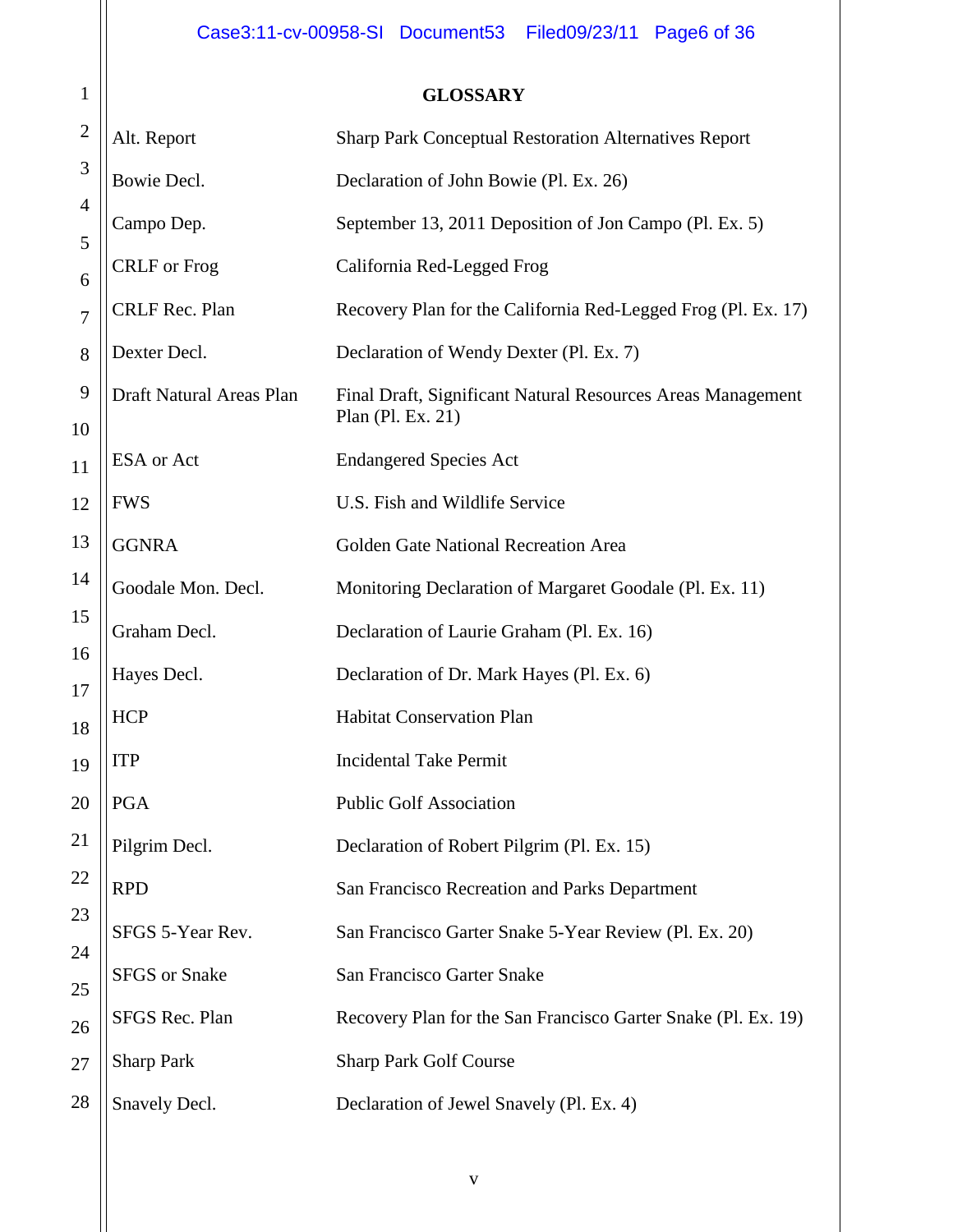|                           | Case3:11-cv-00958-SI Document53 Filed09/23/11 Page7 of 36 |              |                                                 |                                                           |
|---------------------------|-----------------------------------------------------------|--------------|-------------------------------------------------|-----------------------------------------------------------|
| $\mathbf 1$<br>$\sqrt{2}$ | Swaim 2008                                                | (Pl. Ex. 22) |                                                 | Sharp Park Wildlife Surveys (Swaim Biological, Inc. 2008) |
| $\mathfrak{Z}$            | Vredenberg Decl.                                          |              | Declaration of Dr. Vance Vredenberg (Pl. Ex. 3) |                                                           |
| $\overline{4}$            |                                                           |              |                                                 |                                                           |
| $\sqrt{5}$                |                                                           |              |                                                 |                                                           |
| $\boldsymbol{6}$          |                                                           |              |                                                 |                                                           |
| $\boldsymbol{7}$          |                                                           |              |                                                 |                                                           |
| $8\,$                     |                                                           |              |                                                 |                                                           |
| $\overline{9}$            |                                                           |              |                                                 |                                                           |
| $10\,$                    |                                                           |              |                                                 |                                                           |
| $11\,$                    |                                                           |              |                                                 |                                                           |
| 12                        |                                                           |              |                                                 |                                                           |
| 13                        |                                                           |              |                                                 |                                                           |
| 14                        |                                                           |              |                                                 |                                                           |
| 15                        |                                                           |              |                                                 |                                                           |
| 16                        |                                                           |              |                                                 |                                                           |
| 17                        |                                                           |              |                                                 |                                                           |
| $18\,$                    |                                                           |              |                                                 |                                                           |
| 19                        |                                                           |              |                                                 |                                                           |
| 20                        |                                                           |              |                                                 |                                                           |
| $\overline{21}$           |                                                           |              |                                                 |                                                           |
| 22                        |                                                           |              |                                                 |                                                           |
| 23                        |                                                           |              |                                                 |                                                           |
| 24                        |                                                           |              |                                                 |                                                           |
| 25                        |                                                           |              |                                                 |                                                           |
| $26\text{ }$              |                                                           |              |                                                 |                                                           |
| 27                        |                                                           |              |                                                 |                                                           |
| 28                        |                                                           |              |                                                 |                                                           |
|                           |                                                           |              |                                                 |                                                           |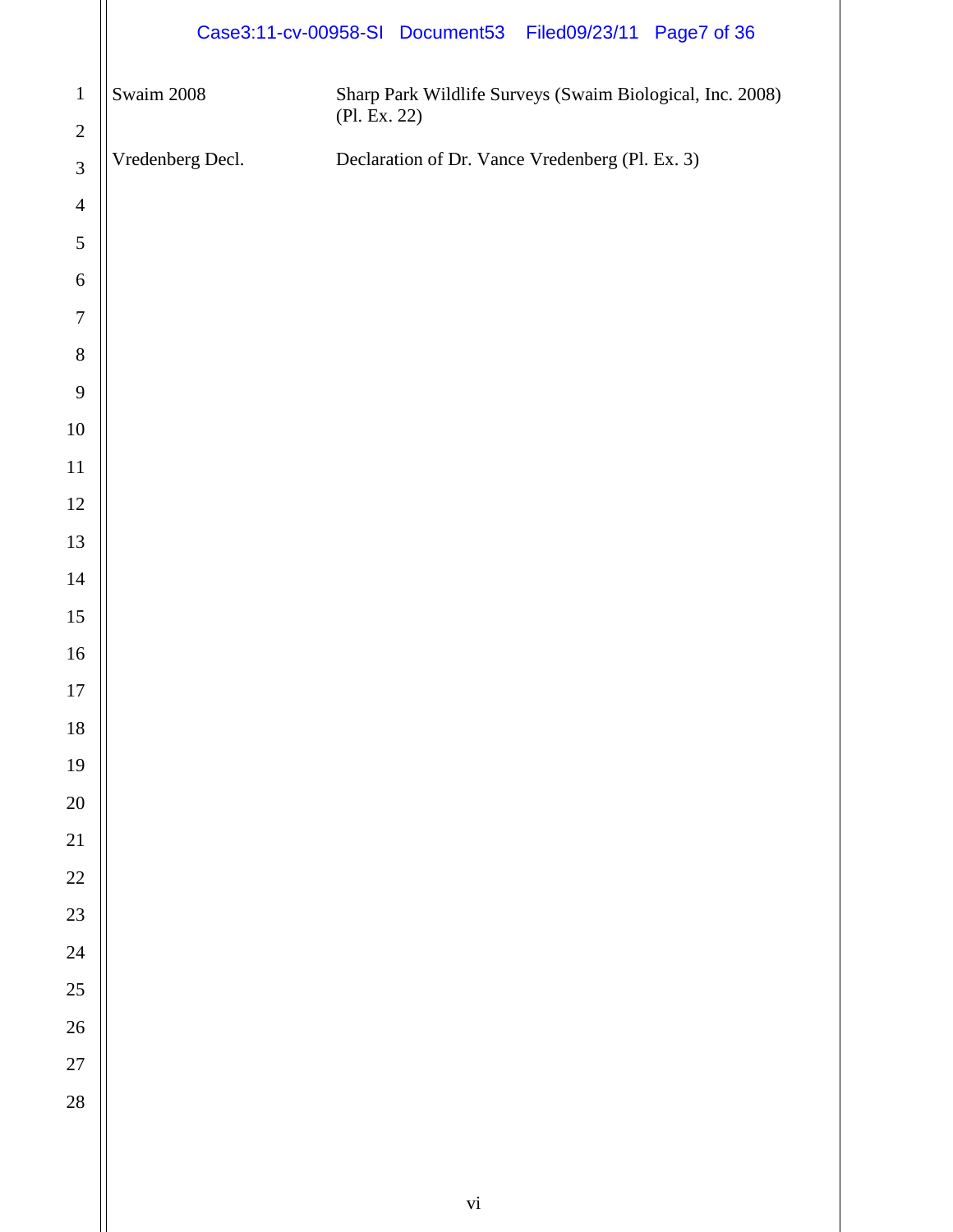# **NOTICE OF MOTION AND MOTION FOR A PRELIMINARY INJUNCTION**

TO ALL PARTIES AND THEIR COUNSEL OF RECORD:

 PLEASE TAKE NOTICE that on November 18, 2011, at 9:00 am, or as soon thereafter as counsel may be heard by this Court, located in Courtroom 10 at 450 Golden Gate Ave.,  $19<sup>th</sup>$ Floor, San Francisco California, Plaintiffs will move for a preliminary injunction in this action. By this motion Plaintiffs seek an injunction against the City and County of San Francisco's pumping water from Horse Stable Pond in Sharp Park Golf Course, located in Pacifica, California, and an injunction against the use of mowing equipment or motorized golf carts on Sharp Park Golf Course holes 9-18, until this case may be resolved on the merits.

 This motion is made pursuant to Federal Rule of Civil Procedure 65 and is supported by the accompanying memorandum of points and authorities, declarations, and other attached exhibits, a proposed order, all the pleadings and papers on file in this action, and such additional information as may be presented to the Court at or before the hearing.

Dated: September 23, 2011 Respectfully submitted,

Brent Plater (CA Bar No. 209555) WILD EQUITY INSTITUTE bplater@wildequity.org

Howard M. Crystal (D.C. Bar No. 446189) Eric R. Glitzenstein (D.C. Bar No. 358287) *Pro Hac Vice* MEYER GLITZENSTEIN & CRYSTAL eglitzenstein@meyerglitz.com hcrystal@meyerglitz.com

Attorneys for Plaintiffs

 Plaintiffs' Preliminary Injunction Motion and Supporting Memorandum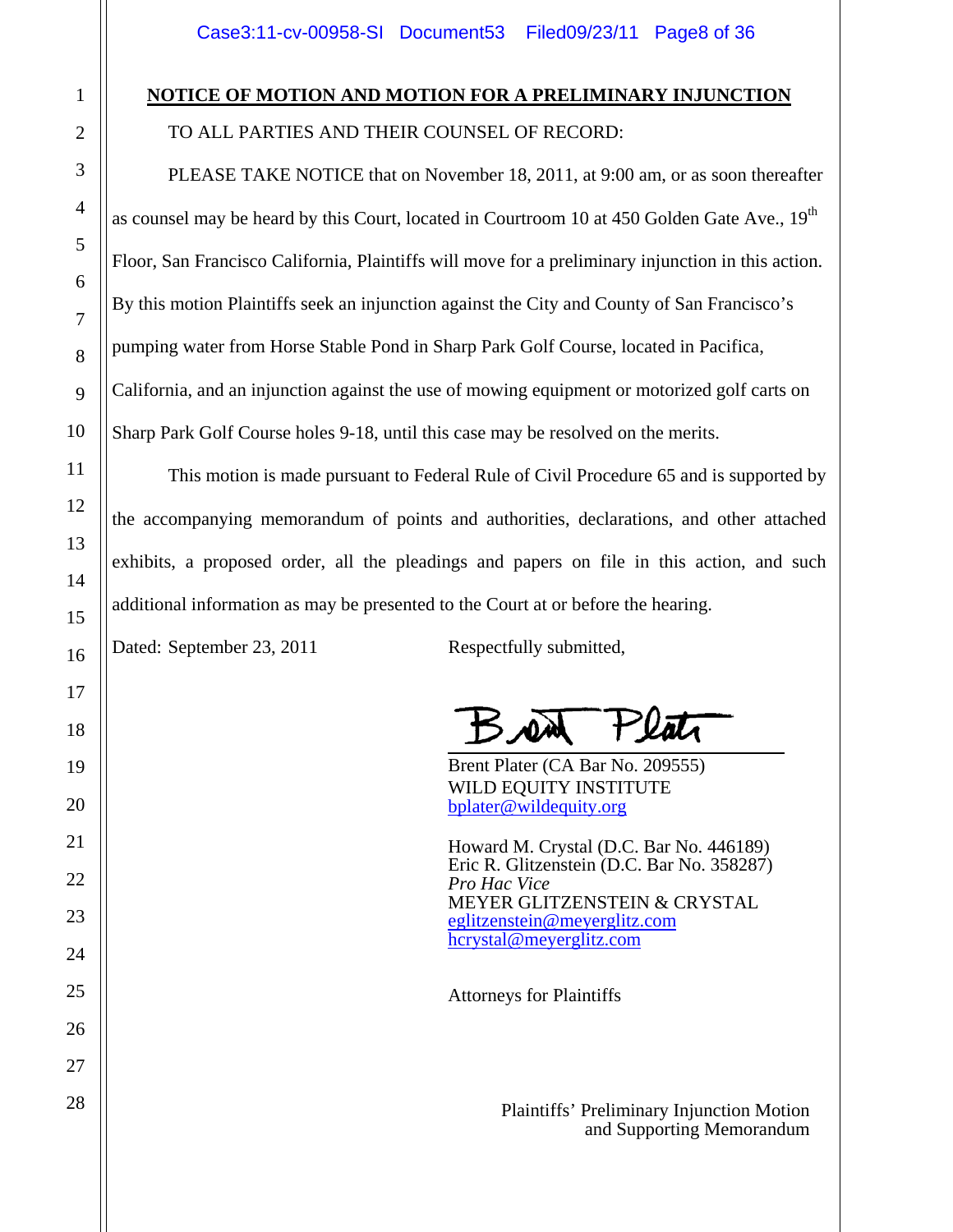#### **MEMORANDUM OF POINTS AND AUTHORITIES**

 This case concerns the California red-legged frog ("CRLF" or "Frog") and the San Francisco Garter Snake ("SFGS" or "Snake"), *see* Plaintiffs' Exhibit ("Pl. Ex.") 1 (photographs), two species listed under the Endangered Species Act ("ESA" or "Act"), 16 U.S.C. § 1531, *et seq.*, that are being unlawfully "taken" within the meaning of Section 9 of the Act, *id.* § 1538, at Sharp Park golf course ("Sharp Park") by the Defendant City and County of San Francisco's Recreation and Parks Department ("RPD"). During winter rains RPD pumps massive volumes of water out of Sharp Park from Horse Stable Pond. *See* Pl. Ex. 2 (video of pumping operations). This pumping dramatically and artificially lowers water levels in the Park's water bodies, significantly modifying the species' habitat and, in turn, strands and kills CRLF egg masses and/or CRLF tadpoles. Plaintiffs' expert Dr. Vance Vredenberg *personally observed a stranded egg mass in Sharp Park earlier this year*. *See*, *e.g.*, Declaration of Dr. Vance Vredenberg ("Vredenberg Decl.") (Pl. Ex. 3) ¶ 23 and Ex. B (photographs); *see also* Declaration of Jewel Snavely ("Snavely Decl.") (Pl. Ex. 4) ¶¶ 3-5. It also threatens to entrain the species in the pumps.

 The U.S. Fish and Wildlife Service ("FWS") has repeatedly raised concerns about this ongoing take. *See, e.g.*, January 13, 2011 FWS email (Pl*.* Ex. 5 at 4) (Sept. 13, 2011 Deposition of Jon Campo ("Campo Dep."), Dep. Ex. 6) (noting "the probability that egg mass strandings will occur on a regular basis in the future"). However, RPD has inexplicably refused to follow the process set forth in the ESA for precisely this kind of situation, and thus absent the relief sought here these legal violations will continue this upcoming winter season.

 RPD also routinely mows grass and vegetation directly in SFGS and CRLF habitat. According to leading experts on both species, these large-scale mowing operations are also unlawfully taking these species and modifying their habitat. *See, e.g.*, Declaration of Dr. Mark Hayes ("Hayes Decl.") (Pl. Ex. 6) ¶ 44 and Ex. E (discussing Snake run over by a lawn mower at Sharp Park). Motorized golf cart use in prime Snake and Frog upland habitat is similarly causing ongoing take. *See, e.g.,* Declaration of Wendy Dexter ("Dexter Decl."), ¶ 22, 25 (Pl. Ex. 7).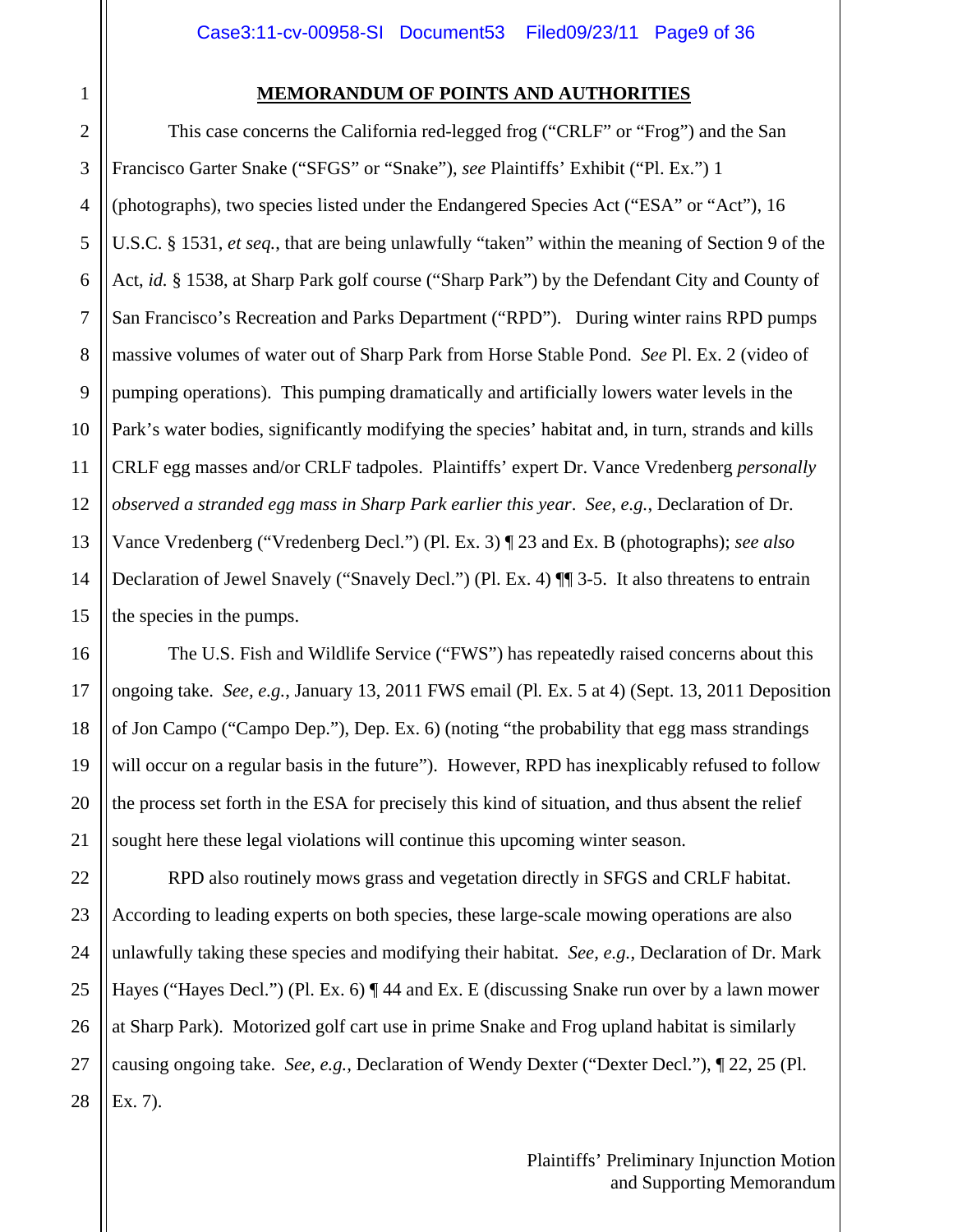As explained below, the only lawful way RPD can engage in this ongoing take is to obtain an Incidental Take Permit ("ITP") pursuant to Section 10 of the ESA. *See* 16 U.S.C. § 1539. In evaluating such a permit the FWS will determine, *inter alia*, whether, and how, RPD's activities may continue; the extent of the incidental take, if any, that will be authorized; and the specific mitigation and minimization required to insure that RPD's take of these species does not undermine the species' survival and recovery. *Id.; see also, e.g., Sw. Ctr. for Biological Diversity v. Bartel*, 470 F. Supp. 2d 1118, 1129 (S.D. Cal. 2006) (explaining that to obtain an ITP an applicant must "submit[ ] a 'conservation plan' that will –as its name plainly connotes – help 'conserve' the species by facilitating its survival and recovery") (citations omitted).

 Rather than comply with this detailed, Congressionally-mandated mechanism, RPD has responded to its documented violations of the ESA by preparing its own so-called "ESA Compliance Plan." Pl. Ex. 8. The Compliance Plan presumes pumping water from Sharp Park's Horse Stable Pond may be conducted without stranding CRLF egg masses, and that certain purported "monitoring" prior to mowing, and rules for golf carts use, can adequately address unlawful take. *Id.*

 Each of these premises has proven illusory. As noted, last winter Plaintiffs' expert identified a fully-exposed CRLF egg mass, Vredenberg Decl. ¶ 23, and RPD tried to relocate more than 125 egg masses that it determined would not survive in the habitat where they were laid. Moreover, the RPD employee responsible for this wholesale species transplantation has testified that he cannot possibly find all of the egg masses impacted by RPD's pumping operations. *See, e.g,* Campo Dep. (Pl. Ex. 9) at 104 and 116; *see also* Mar. 2, 2011 RPD email (Pl. Ex. 10) (Campo Dep. Ex. 16) (indicating RPD moved 128 of 159 egg masses observed last winter). Similarly, while RPD's conditions on mowing and golf carts cannot avoid take even if faithfully applied, even those conditions are not being followed. *E.g.* Campo Dep. at 125, 127; *see also, e.g.,* Mon. Declaration of Margaret Goodale ("Goodale Mon. Decl.") (Pl. Ex. 11), ¶¶ 2-

1

2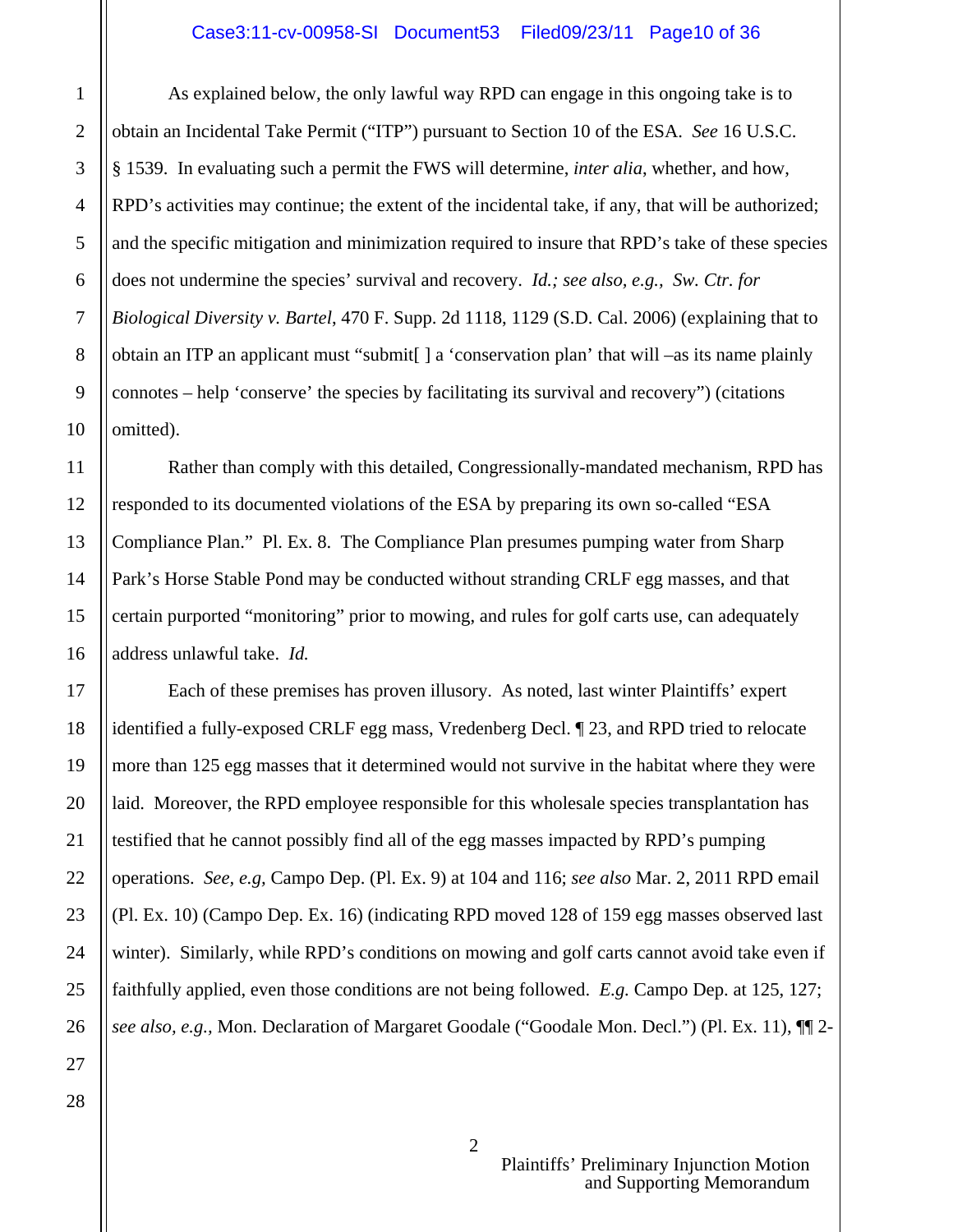19 (documenting recent mowing without monitoring, and golf carts on fairways, in Sharp Park). $<sup>1</sup>$ </sup>

 In light of these long-standing legal violations, Plaintiffs seek a temporary injunction prohibiting Defendants from pumping water from Horse Stable Pond in Sharp Park, and prohibiting mowing and golf cart use on holes 9-18 (all of which are within approximately 200 meters of Sharp Park water bodies), until this case can be resolved on the merits, or until RPD obtains an ITP encompassing the various modes of unlawful take in which the City is engaged. As detailed below, Plaintiffs plainly meet the standards for a preliminary injunction in an ESA case. Although RPD's *own* documents and testimony amply demonstrate Plaintiffs' likelihood of success on the merits, Plaintiffs are also submitting declarations from three of the leading experts on the Frog and the Snake – Dr. Vance Vredenberg, Ph.D, a professor at San Francisco State University who specializes in the ecology of amphibians; Dr. Marc Hayes, Ph.D, who has worked for nearly four decades as a research and field ecologist and herpetologist specializing in reptiles and amphibians in California and elsewhere (and was one of the two original petitioners for the ESA listing of the Frog); and Wendy Dexter, who has twenty years of experience as a wildlife biologist studying replies and amphibians – who further explain that, absent the relief Plaintiffs seek, RPD's activities will continue to unlawfully take these two species at Sharp Park, and also impair their long-term survival and recovery. *See* Pl. Exs. 3, 6, and 7.

 To the extent they are relevant in an ESA case, the balance of hardships and public interest also strongly counsel in Plaintiffs' favor. As outlined in three other attached declarations, Defendants' take of the Frog and the Snake is irreparably harming Plaintiffs' members' interests in observing and appreciating these species in their natural habitat in Sharp

——————————————————— 1 Defendants have also apparently recently applied for two FWS permits that might lead to some narrow authorization for incidental take of the Frog or the Snake over the next several months – one to the Army Corps to permit RPD to dredge sediment and vegetation near the pumphouse, and another to the FWS to permit RPD to continue surveying for egg masses. *See* Pl. Ex. 12; Pl. Ex. 13. Irrespective of whether these permits are issued, however, RPD has not applied for the *only* kind of permit that would allow the agency to cause take *through the golf course's operations itself* – an ITP under ESA Section 10. 16 U.S.C. § 1539.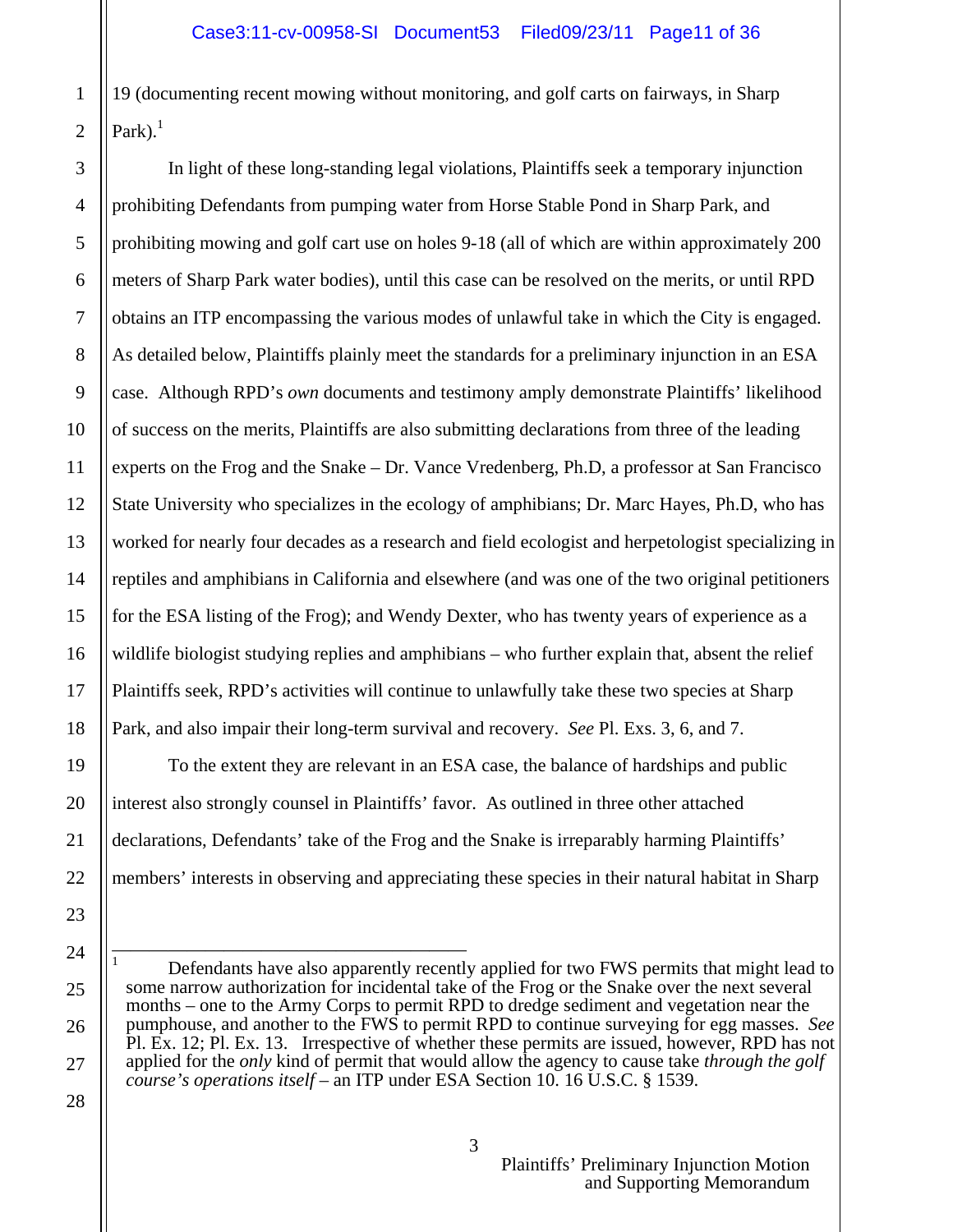Park.<sup>2</sup> The public interest also plainly favors protecting imperilled species and insuring a local government agency's compliance with federal law. *E.g. Elder v. Nat'l Conference of Bar Examiners*, No. C 11-00199 SI, 2011 WL 672662, at \*11 (N.D. Cal. Feb. 16, 2011) (noting that "the public clearly has an interest in the enforcement of its statutes") (other citations omitted). Indeed, the Supreme Court and Ninth Circuit have held that the public interest weighs so heavily in favor of protecting imperilled species that where, as here, an injunction is necessary to prevent unauthorized take, any purported competing interests do not even weigh in the Court's analysis. *See, e.g. TVA v. Hill*, 437 U.S. 153, 194 (1978) ("the balance has been struck in favor of affording endangered species the highest of priorities"); *Sierra Club v. Marsh,* 816 F.2d 1376, 1387 (9<sup>th</sup> Cir. 1987).

### **BACKGROUND**

# **A. The Endangered Species Act**

In order to "halt and reverse the trend towards species extinction, whatever the cost," *Babbitt v. Sweet Home Chapter of Communities for a Great Oregon*, 515 U.S. 687, 699 (1995) (quoting *TVA*, 437 U.S. at 184), the ESA broadly prohibits the "take" of listed species, 16 U.S.C. § 1538 – including any "egg or offspring thereof," 16 U.S.C. § 1532(8); *see also* 50 C.F.R. § 17.31(a) (extending take prohibitions to threatened species). "Take" is defined to mean "harass, harm, pursue, hunt, shoot, wound, kill, trap, capture, or collect, or attempt to engage in such conduct." 16 U.S.C. § 1532(19). The FWS's regulations further define "harm" to include any "significant habitat modification or degradation where it actually kills or injures fish or wildlife by significantly impairing essential behavioral patterns, including breeding, feeding or sheltering," and "harass" to include any "intentional or negligent act or omission which creates the likelihood of injury to wildlife by annoying it to such an extent as to significantly disrupt normal behavioral patterns which include, but are not limited to, breeding, feeding, or sheltering." 50 C.F.R. § 17.3; *see also Sweet Home*, 515 U.S. 687 (upholding FWS definition of

——————————————————— 2 *See* Declarations of Margaret Goodale ("Goodale Decl.") (Pl. Ex. 14); Robert Pilgrim ("Pilgrim Decl.") (Pl. Ex. 15); and Laurie Graham ("Graham Decl.") (Pl. Ex. 16).

1

2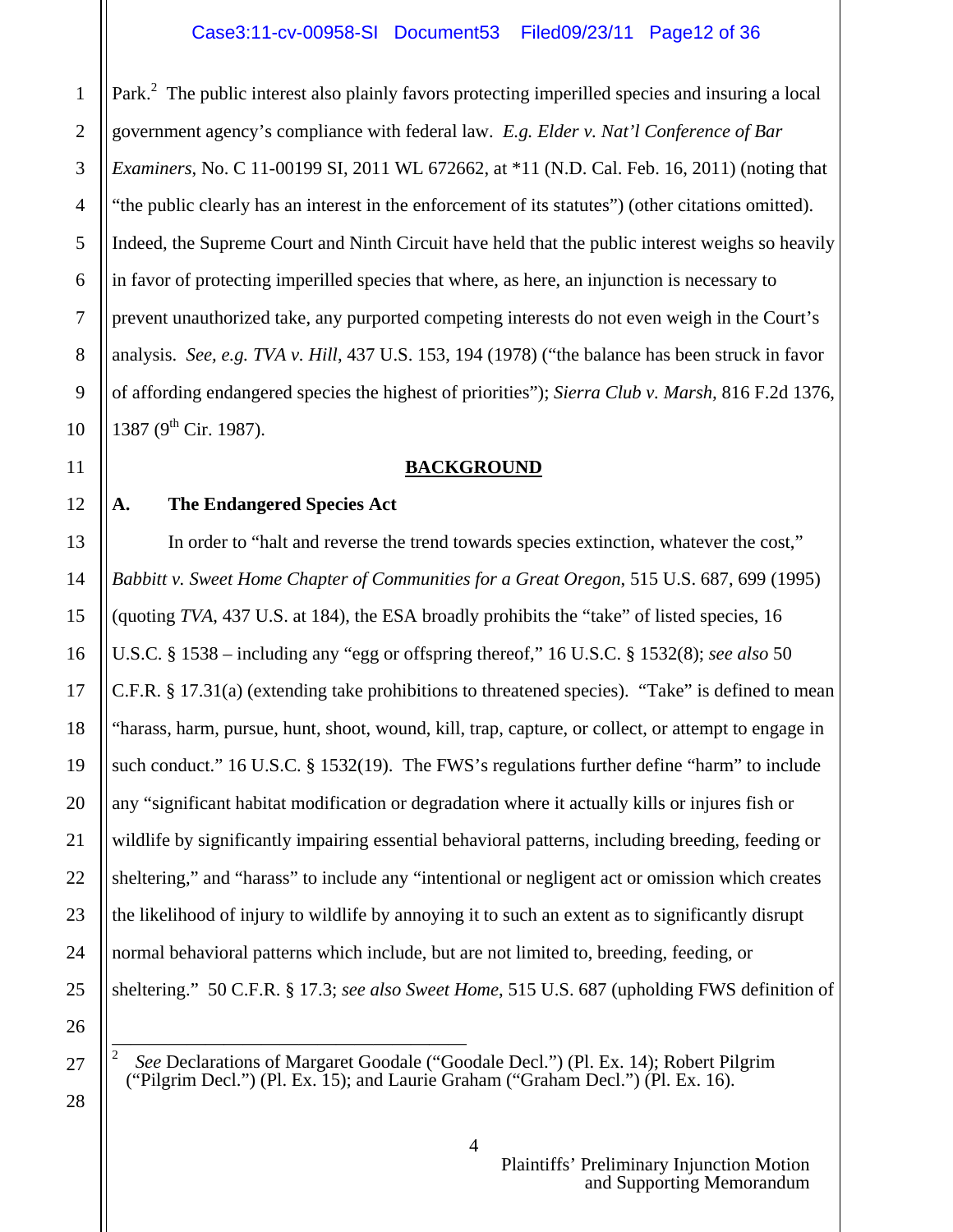"harm"); *accord Forest Conservation Council v. Rosboro Lumber Co..*, 50 F.3d 781, 784 (9<sup>th</sup> Cir. 1995) (explaining that the ESA defines "take" in the "broadest possible manner to include every conceivable way in which a person can 'take' or attempt to 'take' any fish or wildlife') (quoting S. Rep. No. 307, 93d Cong.,  $1^{st}$  Sess. (1973)).

 Under the ESA the fact that an activity is likely to take a listed species does not necessarily mean that it may not occur. Rather, Section 10 of the Act authorizes the FWS to issue ITPs for a specific level of take, where the applicant has developed an appropriate Habitat Conservation Plan ("HCP") for the species, and has satisfied several other elements designed to minimize and mitigate the impacts of the proposed activity. 16 U.S.C. § 1539(a). The FWS may grant the ITP – after affording an opportunity for public comment – based on certain specific findings, including that the impacts will be minimized and mitigated "to the maximum extent practicable," and that the HCP will aid the species' survival and recovery. *Id.* §  $1539(a)(2)(B)$ .

# **B. The Imperilled Species Present At Sharp Park**

#### **1. The California Red-Legged Frog**

The California red-legged frog, *Rana draytonii*, the largest frog native to the western United States, has been lost from over 70% of its historic range, and has suffered a population decline of 90%. *See* Recovery Plan for the California Red-Legged Frog (FWS 2002) (excerpts) ("CRLF Rec. Plan") (Pl. Ex. 17) at 1; *see also* Vredenberg Decl.  $\P 9$ .<sup>3</sup> The Frog, one of many amphibian species that has endured massive declines in recent decades, *id.* ¶ 4 (explaining that amphibians are "the most threatened group of vertebrates on earth"), is currently only found in select coastal drainages from Marin County south to Baja California, with a few isolated populations in the Sierra Nevada and the Transverse ranges.

1

<sup>———————————————————</sup>  3 Dr. Vredenberg, who has extensively studied world-wide amphibian declines and ecology, including their diet and habitat needs, and has published in leading journals on these matters, has specifically supervised research concerning the Frog in Sharp Park. Vredenberg Decl. ¶ 10, 15; *see also id.* Ex A (C.V.).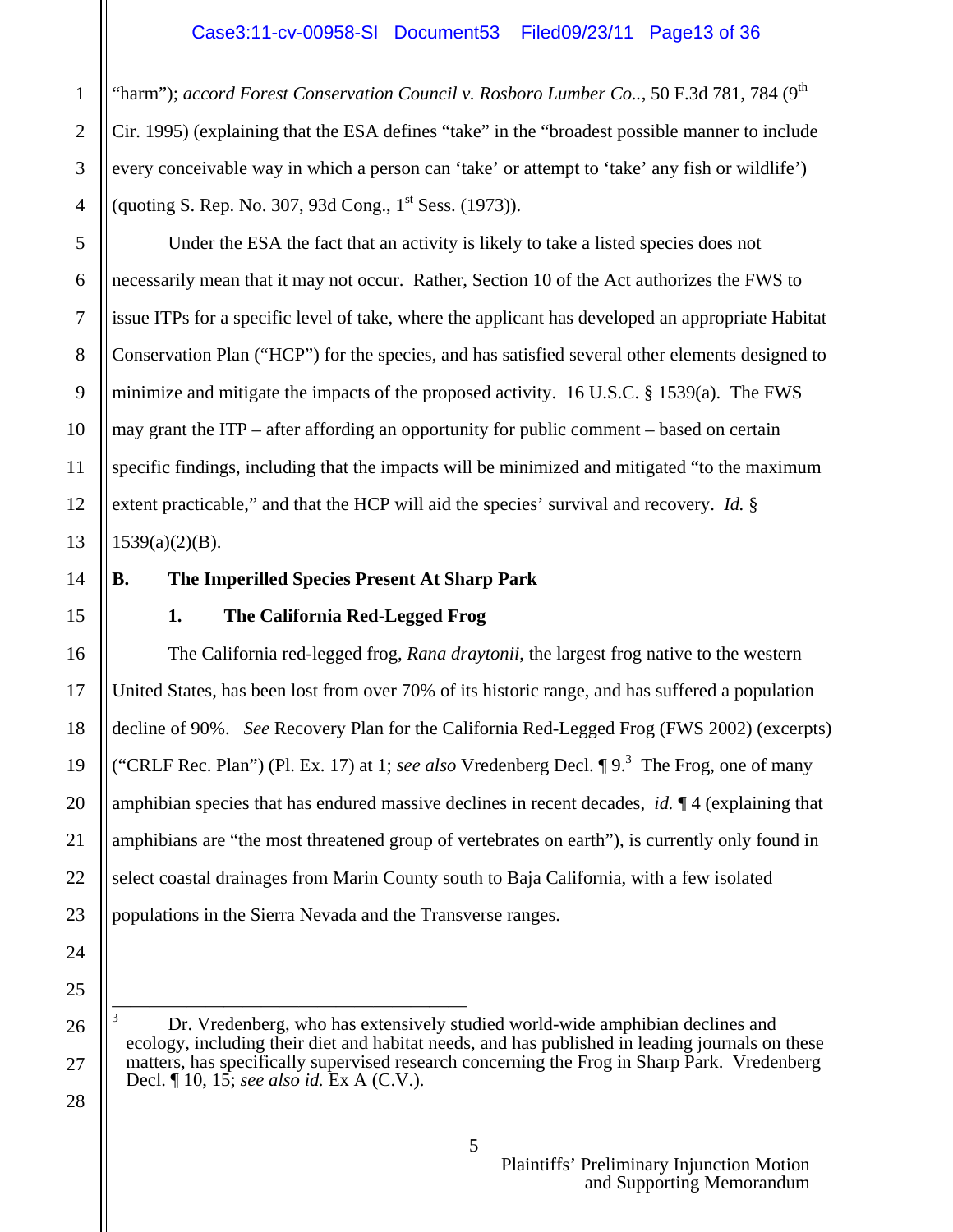In 1996, in response to a listing petition co-authored by Plaintiffs' expert Dr. Hayes<sup>4</sup> – the FWS listed the CRLF as a "threatened" species – *i.e.*, "likely to become an endangered species within the foreseeable future throughout all or a significant portion of its range," 16 U.S.C. § 1532(20). *See* 61 Fed. Reg. 25,813 (1996); *see also* 50 C.F.R. § 17.11(h). The Frog requires aquatic, riparian, and upland habitats to survive. CRLF Rec. Plan at 12-15; Vredenberg Decl.  $\P$  10. While the species spends considerable time in aquatic environments, recent research has revealed that almost all of the CRLF diet is composed of *terrestrial insects*. *Id.*

 Frogs breed in aquatic habitats from November to April, *id. ¶ 8;* CRLF Rec. Plan at 15- 16, and in recent years egg masses have been found in Sharp Park beginning in late December. *See, e.g.*, Dec., 2010 Data Sheets (Pl. Ex. 18). CRLF breeding involves females laying eggs while being fertilized by males and attaching the eggs to emergent vegetation near the water surface. *Id.;* Vredenberg Decl. ¶ 8. Egg masses can contain between 2,000-5,000 eggs. *Id.* 

 CRLF lay their eggs near the water surface to "maximize[e] growth potential [through] water temperatures" and to "minimize[e] exposure to aquatic predators." *Id.* ¶ 19; *see also* Hayes Decl.  $\sqrt{25}$  and n.1. They have evolved to recognize the optimal water level to maximize these benefits while minimizing the natural risks of desiccation. Vredenberg Decl. ¶ 20. If left undisturbed, CRLF eggs hatch within 6 to 14 days, and the tadpoles typically metamorphose into frogs between July and September, although some may overwinter before metamorphosis. Vredenberg Dec. ¶ 8. There is a significant breeding population of the Frog at Sharp Park, part of a larger population that includes CRLF in the adjacent Mori Point National Park. Dexter Decl. ¶ 13.

——————————————————— 4 *See* Hayes Decl. ¶ 4. Dr. Hayes, who currently serves as a Senior Research Scientist with the Washington Department of Fish and Wildlife, has extensively studied CRLF populations, and is an international expert in their habitat and ecological needs. *Id.* ¶¶ 2, 5, and 10; *see also, e.g. id.*, Exh. A (C.V.) at 8-14 (listing Dr. Hayes many publications)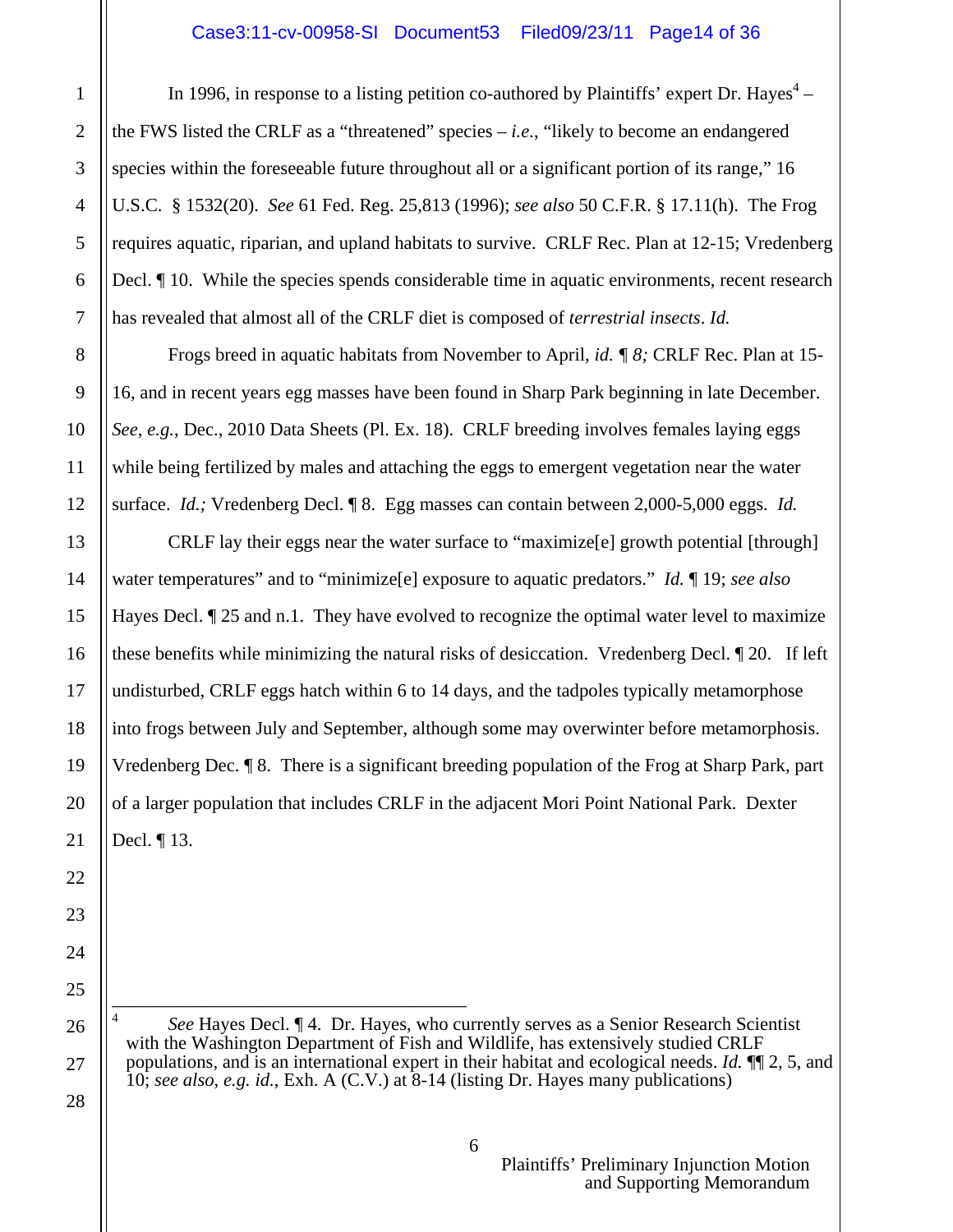### **2. The San Francisco Garter Snake**

 The highly endangered San Francisco garter snake, *Thamnophis sirtalis tetrataenia*, is a harmless and fantastically colored serpent identified by its reddish-orange head with red, black, and turquoise blue racing stripes on its sides and back. Pl. Ex. 1 (photograph); Dexter Decl.  $\P$  12.<sup>5</sup> The SFGS, which can grow to over four feet, is restricted primarily to San Mateo County, where, in 1985, the FWS identified six populations as "essential to the long-term survival of the subspecies." SFGS Recovery Plan (FWS 1985) ("SFGS Rec. Plan") (Pl. Ex. 19) at 1, 19. One of those is the population at Sharp Park. *Id.*

 SFGS are generally active during the daytime, and are often found around ponds and marshes, but spend considerable time in nearby upland areas such as grasslands and dense vegetation, which provide habitat for basking, breeding, and retreat from predators. Dexter Decl. ¶ 12. Telemetry studies have revealed that SFGS travel on average one to two hundred meters from aquatic habitats. *Id.; see also id.* ¶ 17 (noting "forays up to 671 meters").

 SFGS typically eat frogs, especially Sierran treefrog (also called Pacific Treefrog) and the CRLF. *Id.* ¶ 12; *see also* San Francisco Garter Snake 5 Year Review (FWS 2006) ("SFGS 5-Year Rev.") (Pl. Ex. 20) at 9-10. As the FWS has explained, the Snake requires "shallow water near the shoreline" to obtain this prey. *Id.* at 11; Dexter Decl. ¶ 26.

 The SFGS is principally threatened by alteration and isolation of habitats from urbanization, including "recreational development." SFGS Rec. Pl. at 13. The most endangered serpent in North America, SFGS populations remain in only a few fragmented locations; the species is now so rare "that accurate estimation of its total population size is difficult." Hayes Decl. ¶ 14. The species has been designated as "endangered" – *i.e.*, "in danger of extinction throughout all or a significant portion of its range,"  $16$  U.S.C. §  $1532(6)$ ) – since before the 1973 ESA was enacted. *See* 32 Fed. Reg. 4,001 (March 11, 1967); 50 C.F.R. § 17.11(h).

——————————————————— 5 Wendy Dexter, currently principal biologist at Condor Consulting, Inc., has extensively studied the SFGS, and has frequently collaborated with the FWS on ESA permitting for the SFGS. In light of this expertise, she is one of the few biologists authorized by that agency to engage in recovery actions for the species. *Id.* ¶ 1-8; *see also id.* Ex. A (resume).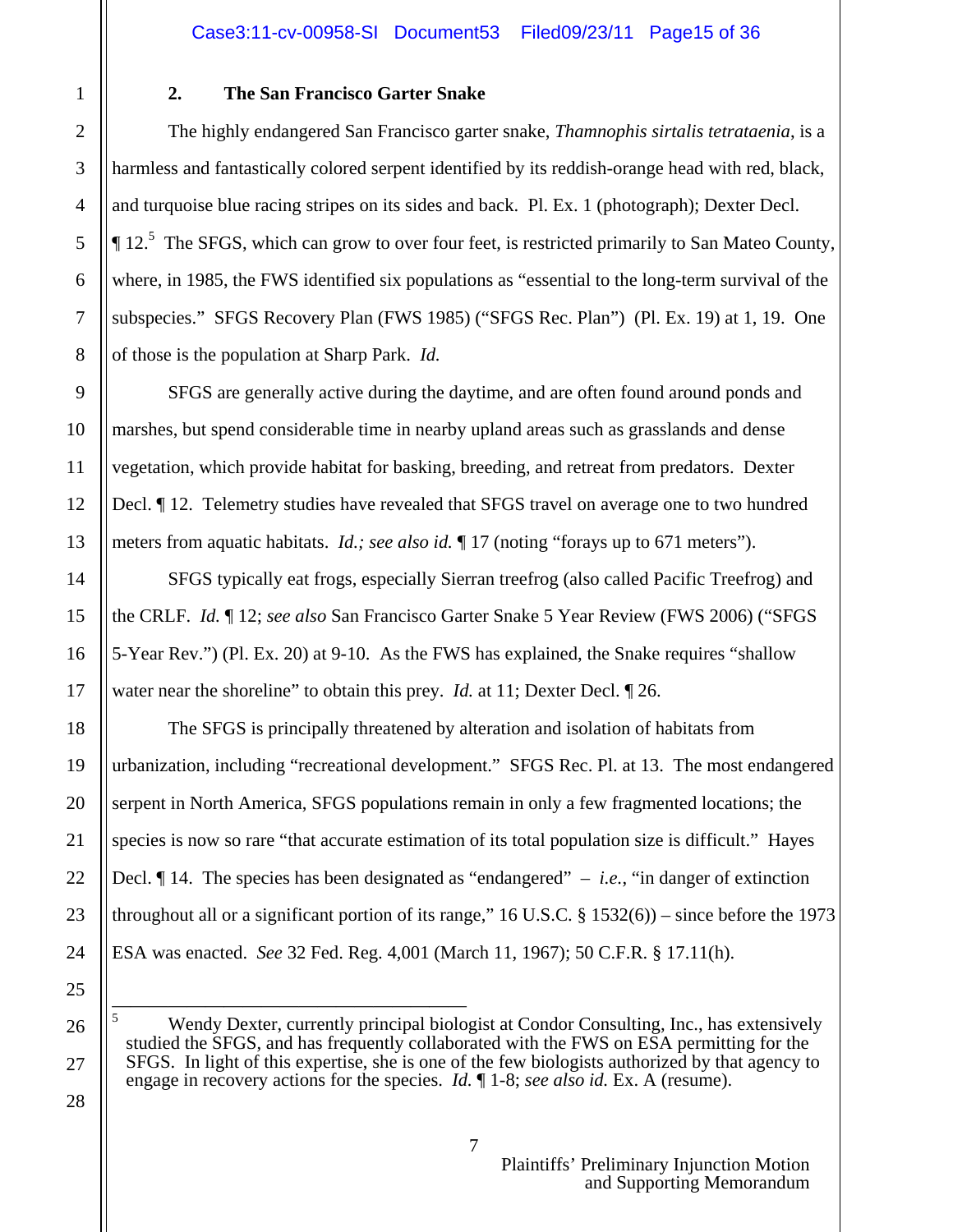As the City has recognized, the SFGS was found in relatively large numbers in Sharp Park in the 1940s. *See*, *e.g.* RPD Final Draft, Significant Nat. Res. Areas Mgmt. Plan ("Draft Natural Areas Plan"), p. 6-4.7 (2006) (Pl. Ex. 21). The species is still present in Sharp Park today, but has declined significantly. *See, e.g.,* Sharp Park Wildlife Surveys (Swaim Biological, Inc. 2008) ("Swaim 2008") at 1-3 to 1-4 (Pl Ex. 22); *see also* Sharp Park Conceptual Rest. Alt. Report ("Alt. Report") (RPD 2009) (Pl. Ex. 23) (excerpts) at 1; *accord* Hayes Decl. ¶ 17. As with the CRLF, the SFGS in Sharp Park is part of one population encompassing adjacent Mori Point. Dexter Decl. ¶ 13; *see also id.* ¶ 15 (noting SFGS observed in Mori Point in 2011).

#### **C. Sharp Park Golf Course**

Sharp Park, just over 400 acres located on the coast in Pacifica, is owned by Defendants and operated by RPD and its contractors. *See* Defendants' Answer ("Answer") (DN 15), ¶¶ 19, 47; Alt. Report at 1; *see also* Pl. Ex. 24 (map of Sharp Park). Highway 1 runs through the Park, and two portions of the National Park Service's Golden Gate National Recreation Area ("GGNRA") – Mori Point and Sweeney Ridge – border Sharp Park to the South and East. Answer ¶ 48; Alt. Report at at 1, 11.

 As RPD itself has explained, several water bodies west of Highway 1 in Sharp Park, and their surroundings, provide "extensive habitat for the SFGS and the CRLF." *Id.* at 11. The largest, Laguna Salada, "consists of an open water pond and adjacent emergent wetland occupying about 27 acres." *Id.* at 12. A small channel carries water between the lagoon and the considerably smaller Horse Stable Pond to the South. *Id.* Sanchez Creek is a channelized creek that runs into Horse Stable Pond. *Id.* 

 Between the golf course and the ocean is an elevated sea wall. *Id.* at 21. Surrounded by hills to the East, during winter rains large volumes of water drain into Sharp Park, raising the water levels in Park water bodies and flooding portions of the golf course. *Id.* at 23 and Kamman Hydrology Report ("Hydrology Report") (RPD Report, Appendix A) (Pl. Ex. 25); *see id.* at 11 ("Typically, more than 85% of the annual rainfall occurs during the period between November and March"); *see also, e.g.,* Hayes Decl., Ex. B (photographs). To drain this water, the City utilizes two pumps that push water from Horse Stable Pond through the sea wall and

8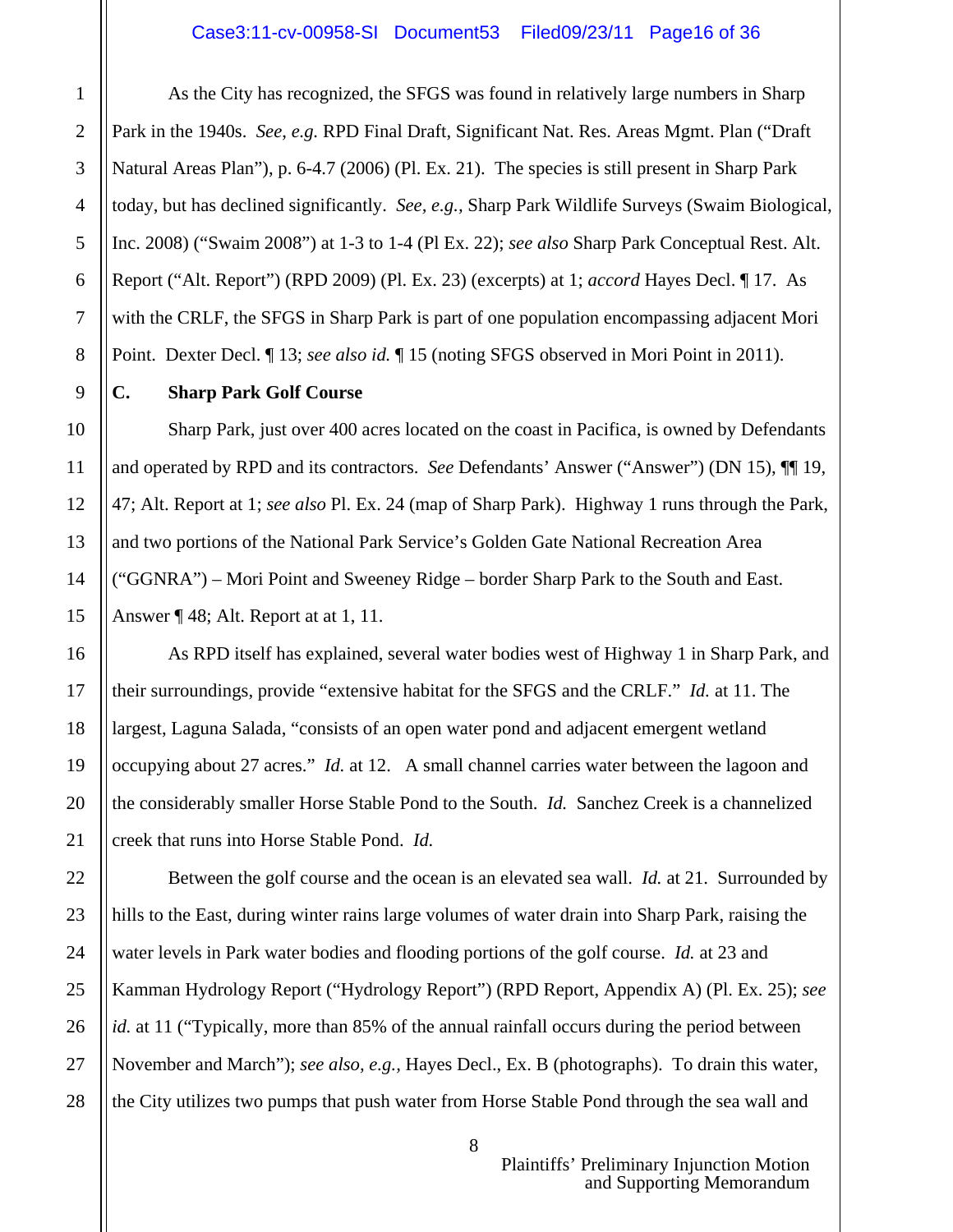dump it on the ocean beach. *See, e.g.,* Compliance Plan at 3; Hydrology Report at 4. As RPD explains in the Compliance Plan:

The Department currently pumps storm water from Horse Stable pond to the ocean. The pumps that control the water levels in Horse Stable Pond and Laguna Salada are located in a pump house at the southwest comer of Horse Stable Pond. There are two electric pumps located in the pump house, a large pump with a capacity of 10,000 gallons per minute (gpm) and a smaller pump with a capacity of 1,500 gpm. The pumps sit in a wet well and are controlled by electric probes, which are adjustable and set by Department engineers. A gauge board is mounted to the outside of the pump house that allows monitoring of the water levels. *Pumping takes place primarily during the rainy season between November and May*.

Compliance Plan at 3-4 (emphasis added); *see also* Hydrology Report at 4 (indicating that the large pump is designed to activate when water levels reach 7.5 feet and the smaller pump when the level reaches 6.9 feet as measured by probes located near the pumps); *accord* Answer ¶ 51 (DN 15) ("Defendants admit that San Francisco operates the Sharp Park pump house as needed to pump water out of Horse Stable Pond into the ocean in an effort to manage the water level"); Declaration of John Bowie ("Bowie Decl.") (Pl. Ex. 26), Ex A (pumping photograph).

 The golf course itself contains 18 holes of fairways, tees, and greens. Alt. Report at 1. Holes 4-7 are located East of Highway 1 (and are connected to the rest of the golf course by a tunnel underneath the highway), and the remaining holes are on the Western side of the Highway. Alt. Report at 1, and Figure 2. Holes 9-18 are the closest holes to Sharp Park water bodies. *Id.* 

 RPD routinely mows grasses and other vegetation throughout the golf course. *See generally* Compliance Plan at 3. Paved golf cart paths also run throughout the course, including near the water bodies, and golfers use electric golf carts – on and off the cart paths – to traverse the course. Compliance Plan at 5; *id.* at 4 ("Golfers frequently deviate from the fairway searching for lost golf balls").

 Plaintiffs' Preliminary Injunction Motion and Supporting Memorandum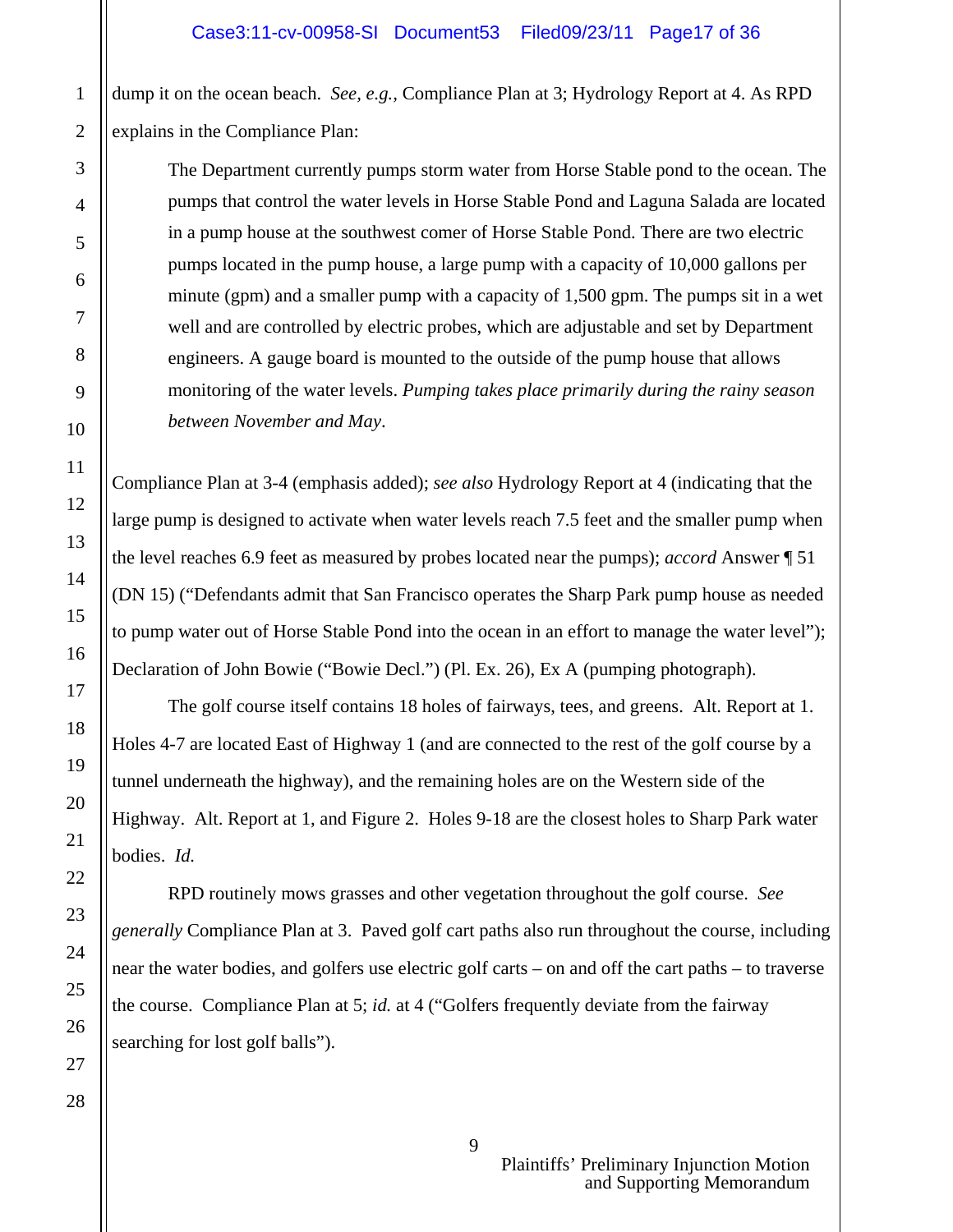1

2

3

4

5

6

7

8

9

10

11

12

13

14

15

16

17

18

19

20

21

22

23

24

25

26

27

28

# **D. RPD Activities Taking The Frog And The Snake At Sharp Park**

# **1. Water Management Activities**

 For many years, RPD's massive water pumping operations from Horse Stable Pond have been stranding Frog egg masses by lowering water levels after Frogs lay their eggs. If the eggs do not remain in water they dry out – desiccate – and die, and if the area dries out before the tadpoles can go through metamorphosis they will similarly die. Almost twenty years ago, a biologist discovered more than 50 separate Frog egg masses desiccated in Sharp Park. Dec. 30, 1992 Letter (Pl. Ex. 27) ("pumping of water out of Horse Stable Pond and the resultant exposure of shoreline is causing massive frog egg mortality"). Indeed, in *listing the CRLF*, the FWS specifically noted that "*poorly timed releases of storm water from Horse Stable Pond at Sharp Park in February 1992 resulted in exposure and desiccation of 62 California red-legged frog egg masses*," and therefore the species' listing was based in part on the threats posed by "[m]anagement of water bodies for flood control." 61 Fed. Reg. at 25,825-26 (emphasis added).

 In more recent years RPD employees – most often a gardener named Jon Campo – have surveyed egg masses and have consistently documented large numbers of them stranded in Sharp Park. *E.g.* Jan. 17, 2003 Data Sheet (Pl. Ex. 28) (Campo Dep. Ex. 8) at 3 (noting "stranded" egg masses); Mar. 5, 2004 Data Sheet (Pl. Ex. 29) (Campo Dep. Ex. 9) (same). In 2005, the FWS wrote to RPD, reiterating the concern raised in listing the species – *i.e.*, that RPD's water pumping operations have "lowered the water level at Horse Stable Pond and resulted in the stranding and exposure of a number of egg masses of the California red-legged frog." FWS Letter of Feb. 1, 2005 (Pl. Ex. 30); *see also id.* (noting that pumping "caused the death of an unknown quantity of embryonic tadpoles of the completely aquatic early stage of this animal's lifecycle"). At that time FWS specifically recommended that, "in order to avoid further potential violation of the [ESA]," RPD must "*obtain authorization for incidental take . . . . as appropriate for the California red-legged frog, and also the endangered San Francisco garter snake . . . which also has been documented to inhabit the area*." *Id.* (emphasis added). That is, not only was the *listing* of the Frog based in part on the very pumping operations at issue, but *more than six years* ago, the FWS specifically explained that, in light of RPD's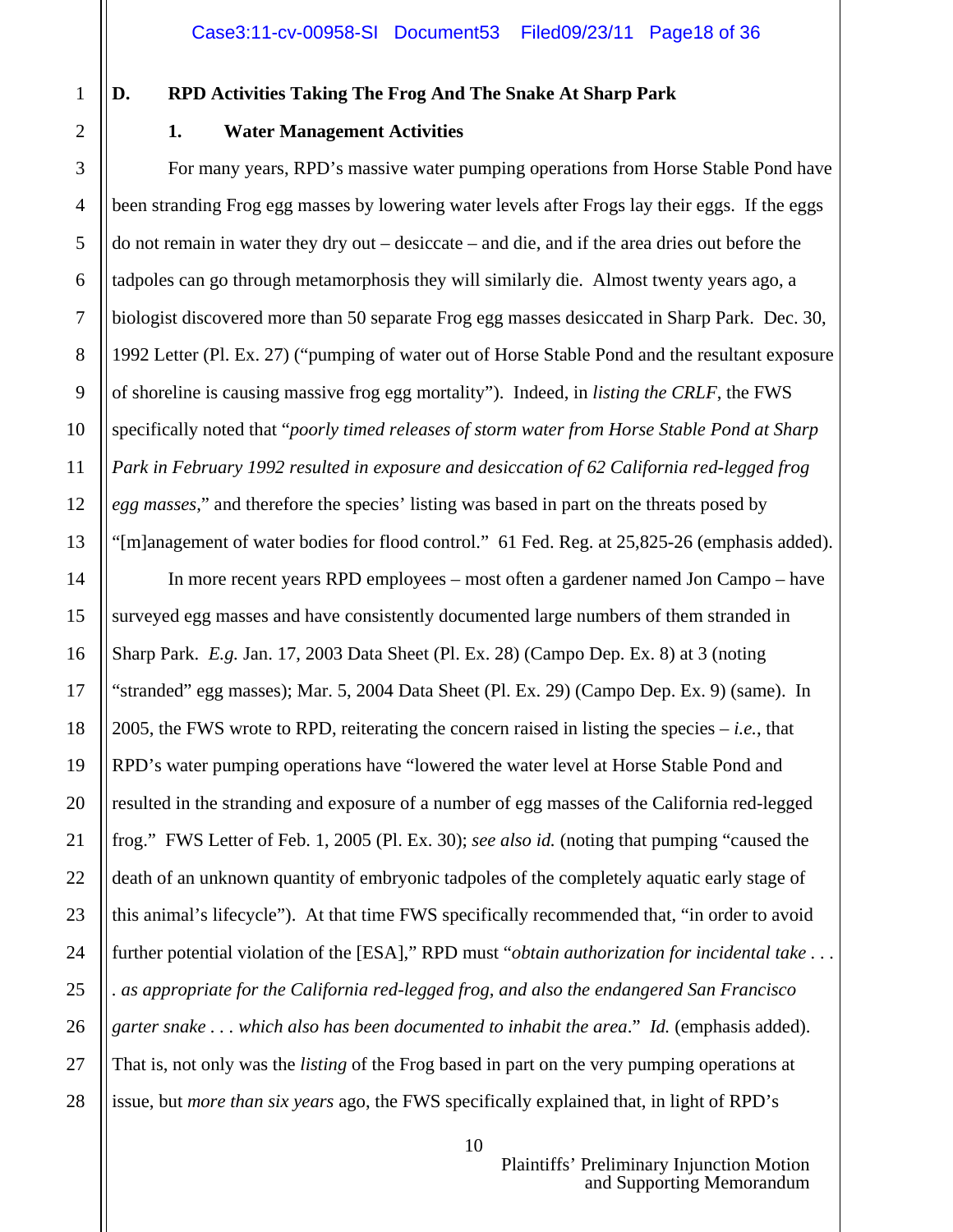massive modifications of the species' habitat, RPD must pursue an ITP – a permit that, if the Section 10 criteria are satisfied, would require specific measures, including conservation measures, as a condition for the allowable take of the species. *See generally* Dexter Decl. ¶¶ 8, 33; Hayes Decl. ¶ 15.

 RPD did not heed FWS's admonition to follow the Congressionally-mandated process for obtaining authorization for this ongoing take. Yet this take *has continued*. *E.g.* Feb., 2007 Data Sheet (Pl. Ex. 31) (Campo Dep. Ex. 10 at 2) ("STRANDED"); Jan., 2008 Data Sheet (Pl. Ex. 32) (Campo Dep. Ex 12) ("stranded 7 inches above"; "whole mass stranded"); *see also* Answer ¶ 58. Indeed, *this past winter alone Mr. Campo observed more than 125 egg masses that he concluded would "become stranded and desiccate" in Sharp Park*. Jan. 21, 2011 email (Pl. Ex. 5 at 2); Campo Dep. Ex. 16 (Pl. Ex. 10). As before, the FWS responded to this continuing violation of the ESA by once again admonishing RPD to obtain take authorization, Pl. Ex. 5, but RPD has still declined to do so.

 Instead of seeking an ITP, RPD prepared its so-called "ESA Compliance Plan," which directs RPD to attempt to manage water levels to avoid stranding egg masses. Compliance Plan at 12-13. Because that effort has utterly failed and simply cannot eliminate strandings caused by the pumping operations, RPD's alternative solution has been to seek FWS's permission to *move* egg masses in Sharp Park in an *ad-hoc* effort to save those at risk. *See, e.g.,* Pl. Ex. 5. Viewing these efforts as an "emergency salvage," Mar. 1, 2011 email (Pl. Ex. 33), the FWS has permitted RPD to undertake some movements of egg masses, while making crystal-clear that it has *not* thereby authorized the underlying conditions that resulted in this emergency  $-i.e.,$  the pumping operation from Horse Stable Pond itself. *Id*.; *see also* Jan. 13, 2011 Email (Pl. Ex. 5 at 4) ("these actions are being completed as an emergency"). $<sup>6</sup>$ </sup>

<sup>———————————————————</sup>  6 Mr. Campo was listed on a "Recovery Permit" that had been issued to the *National Park Service* pursuant to Section 10(a)(1) of the Act, Pl. Ex. 34, which is designed exclusively for actions that "enhance" the survival or propagation of a species, 16 U.S.C. § 1539(a)(1)(A), not actions that result in incidental take during otherwise legitimate activities (like operating a golf course). Although the FWS's approval to move egg masses has been purportedly pursuant to that permit, the FWS has indicated that RPD may no longer proceed under it in the future. Pl Ex. 5 at 1; *see also* Campo Dep. at 70-71.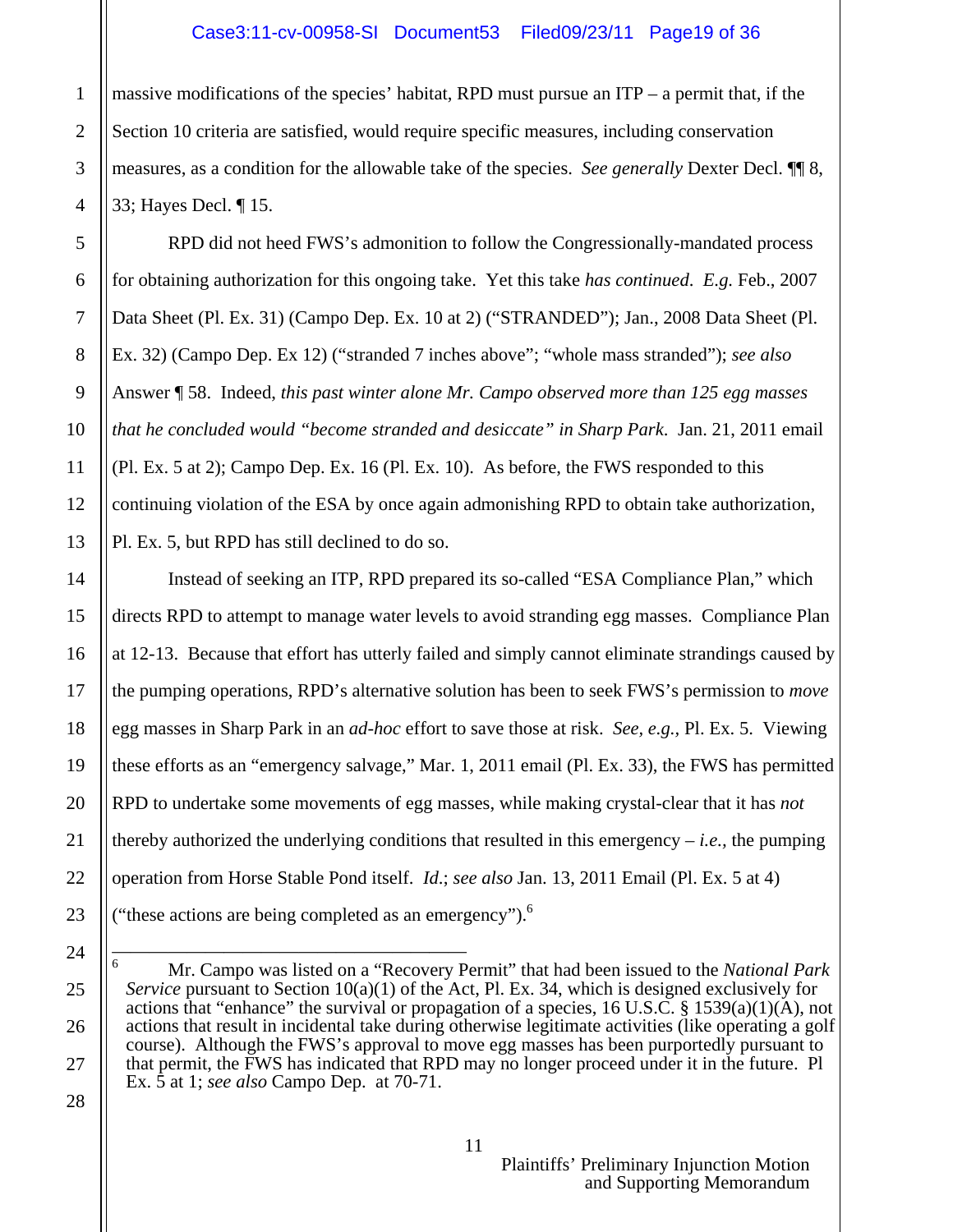As explained below, moving egg masses is legally irrelevant to Defendants' ESA violations, for while this is the kind of activity that might conceivably be authorized as a *minimization* measure pursuant to a properly issued ITP, RPD cannot avoid liability for its massive habitat modification by simply moving the egg masses to new locations without an ITP. *See supra* at 15-16. In any event, the gardener who moves the egg masses says he is confident he cannot find them all. *E.g.* Campo Dep. at 116.

#### **2. Mowing and Golf Cart Use**

 As noted, RPD mows the courses, including areas near Park water bodies that are particularly important habitat for the Frog and Snake. The course fairways and surrounds are mowed twice every week, and the rough every two weeks, while the greens and tees are mowed as often as every day. Pl. Ex. 35. Golfers also use electric golf carts through the course, both on the designated golf cart paths and off of them. *E.g.* Compliance Plan at 4-5; Campo Dep. at 127.

 These activities are also reasonably certain to cause ongoing take of the Frog and the Snake. In 2005, a SFGS was found after it had been run over by a lawn mower, Hayes Decl. ¶ 44 and Ex. E; Dexter Decl. ¶ 21, and, given the species' use of habitat, both species would be expected to be found in mowed areas and areas where golf carts are used in proximity to Park water bodies. Dexter Decl.  $\P$  23-24; Vredenberg Decl.  $\P$  10, 25; Hayes Decl  $\P$  49.<sup>7</sup>

### **ARGUMENT**

 Although, in an ordinary case, a court will decide a request for a preliminary injunction by considering (a) whether the plaintiff has demonstrated "serious questions going to the merits," (b) whether there is "a likelihood of irreparable injury," (c) the balance of hardships, and (d) whether "the injunction is in the public interest," *Alliance for the Wild Rockies v. Cottrell*, 632 F.3d 1127, 1135 ( $9<sup>th</sup>$  Cir. 2011), it is well-established that "[t]he traditional preliminary injunction analysis *does not apply to injunctions issued pursuant to the ESA*."

——————————————————— 7 Although the Snake is rare in Sharp Park – just as it is rare throughout its remaining range – Defendants cannot legitimately dispute the species' ongoing presence there. *See, e.g.*, Swaim 2008 at 1-2 (recognizing "a significant population" of Snake at Sharp Park that is "essential to" the species "long term survival").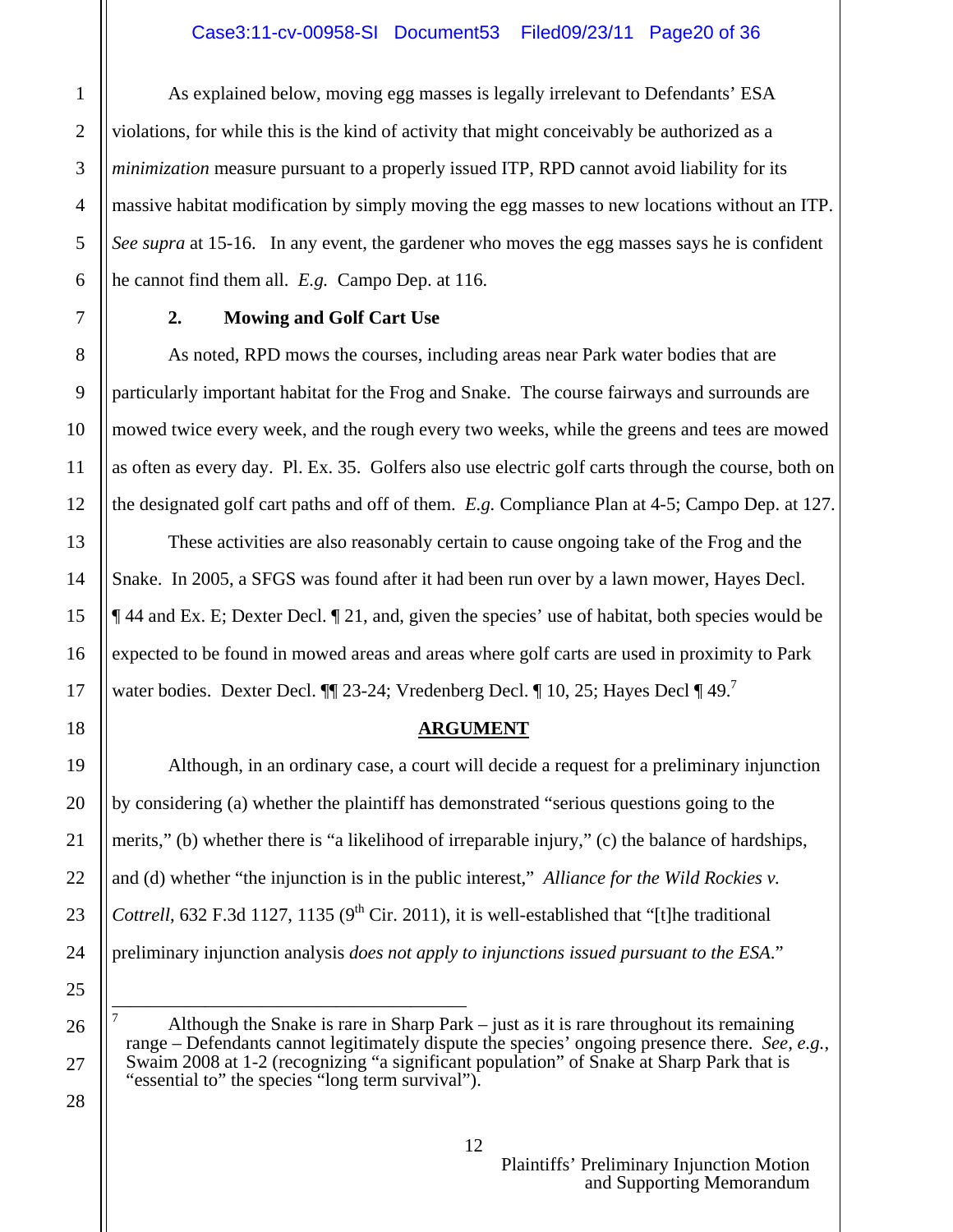*National Wildlife Fed. v. Nat'l Marine Fisheries Svc.*, 422 F.3d 782, 793 (9th Cir. 2005) (emphasis added) (citations omitted). Rather, "'[i]n cases involving the ESA, Congress removed from the courts their traditional equitable discretion in injunction proceedings of balancing the parties' competing interests.'" *Id.* at 793-94 (other citations omitted); *see also TVA v. Hill*, 437 at 194; *accord Center for Biological Diversity v. BLM*, No. 03-2509 SI, 2004 WL 3030209, at \*1 (N.D. Cal. 2004) ("The traditional test, however, does not apply in ESA cases"). Thus, here, where it is evident that Defendants are taking two listed species, preliminary injunctive relief is warranted. *E.g. Palila v. Hawaii Dept of Land & Nat. Resources*, 639 F.2d 495, 497 (9<sup>th</sup> Cir. 1981) ("The only facts material to [a Section 9 take] case are those relating to the questions whether the [species] is an endangered species and, if so, whether the defendants' actions amounted to a taking").

12

1

2

3

4

5

6

7

8

9

10

11

13

14

15

16

17

18

19

20

21

22

23

24

25

26

27

28

# **I. PLAINTIFFS ARE LIKELY TO SUCCEED ON THE MERITS.**

As noted, Congress defined the term "take" in the "broadest possible manner to include every conceivable way" that a listed species could be taken, *Sweet Home*, 515 U.S. at 704 (quoting S. Rep. No. 93-307, at  $7(1973)$ ), including "wound[ing]," "harm[ing], and "harass[ing]" any member of the species, including its eggs.  $16$  U.S.C. §§ 1532(19), 1532(8). Prohibited "harm," in turn, includes activities that modify a species' habitat so as to impair essential behavioral functions such as breeding. 50 C.F.R. § 17.3; *see also Marbled Murrelet v. Babbitt*, 83 F.3d 1060, 1065 (9<sup>th</sup> Cir. 1996) ("[a]n indirect cause, such as habitat modification, also comes within the meaning of 'harm' in the statute"). Defendants' activities constitute a prohibited take under the ESA.

# **A. RPD's Water Pumping From Sharp Park Is Taking CRLF And SFGS.**

**1. Pumping Is Stranding And Desiccating CRLF.** 

 Defendants' take of CRLF through water pumping activities has been ongoing for many years. In particular: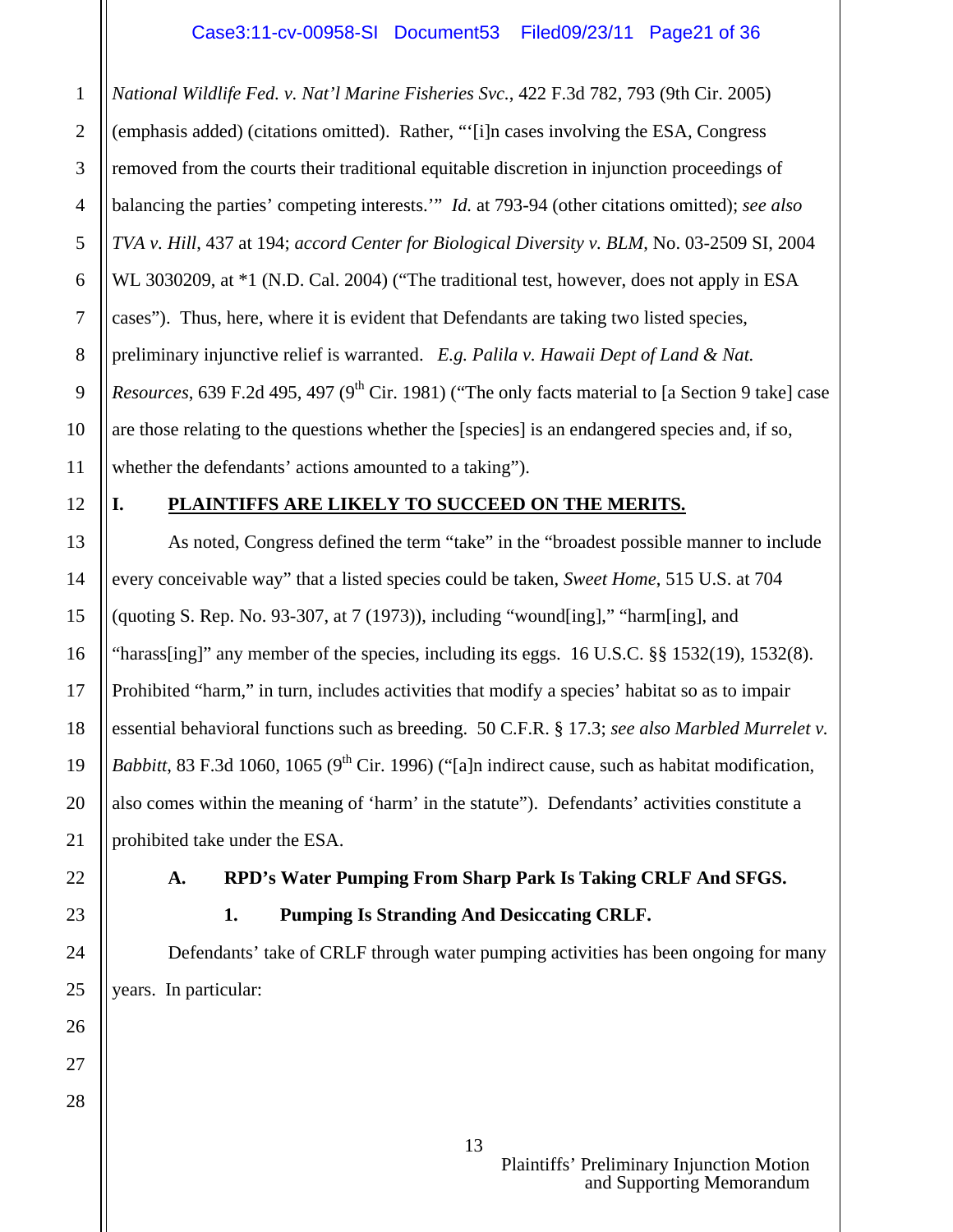- after "massive frog egg mortality" was documented in 1992, the FWS listed the species, noting specifically the recent "exposure and desiccation of 62 California redlegged frog egg masses" at Sharp Park, Pl. Ex. 27; 61 Fed. Reg. at 25,826;
- these ESA violations nonetheless continued, and in 2003 and 2004, RPD continued to find "stranded" egg masses, Pl. Exs. 28, 29;
- in 2005, FWS again notified RPD of ongoing "stranding and exposure" of CRLF egg masses at Sharp Park, Pl. Ex. 30;
- yet these violations continued unabated, with additional strandings in 2007 and 2008, Pl. Ex. 31 (2007); Pl. Ex. 32 (2008).

 In light of this history, three years ago Defendants' *own* biological consultants, Swaim Biological Inc., issued a Report concluding that when the massive pumping at Sharp Park draws water down "more than a few inches [it] poses a *significant desiccation risk to developing eggs attached to emergent vegetation and to those deposited in shallow water."* Swaim 2008 at 4-4 (Pl. Ex. 22) (emphasis added). Accordingly, the Report explained that "*[d]iscontinuing pumping at Horse Stable Pond* would result in reduced fluctuations in water level and a lower risk of egg mass desiccation," because "[u]nder natural conditions, rainfall and inflow from the rest of the watershed during this period would prevent egg masses from becoming stranded above the waterline." *Id.* (emphasis added); *see also id*. at 4-8 (recommending that RPD "*[e]liminate unnatural water level reductions during the frog breeding season*") (emphasis added)."*<sup>8</sup>*

28

8

1

———————————————————

*see also id.* at 4-6 ("Pumping water can strand frog egg masses in the canal and cause them to fail. As in Horse Stable Pond, drawdown of water in the canal more than a few inches poses a significant risk of drying out for developing eggs attached to emergent vegetation and for those deposited in shallow water. Once all of the eggs have hatched into tadpoles, the threat posed by changing water levels is reduced or eliminated, provided that sufficient water remains for development and metamorphosis"); *see also* Alt. Report (Pl. Ex. 23) at 39 (recognizing both that CRLF "lay their eggs during wet periods in the shallow pools that form in the flooded fairways," and that "[w]hen the water levels drop, these egg masses can be stranded on dry ground and desiccate"); *see also id.* ("Even if water persists long enough for eggs to hatch in these areas, most tadpoles would have limited mobility in the dense vegetation in the marsh area and may be stranded well before metamorphosis").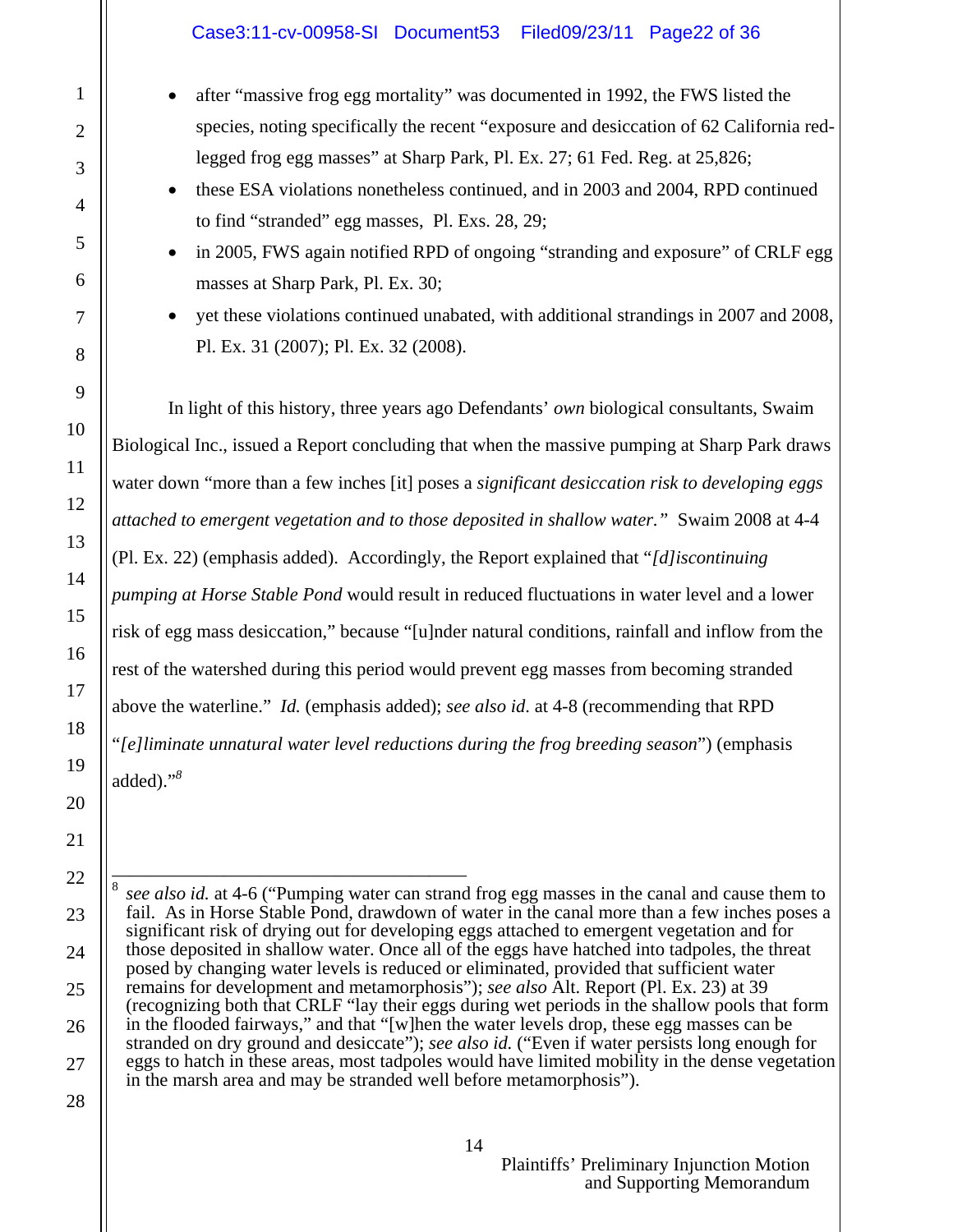#### Case3:11-cv-00958-SI Document53 Filed09/23/11 Page23 of 36

 However, the City has neither ceased pumping during the CRLF breeding season, nor has the City even applied for an ITP that might authorize these activities. Rather, pumping has continued, and last winter not only were more than 125 egg masses documented as stranded by RPD, Pl. Exs. 5 and 10, but Plaintiffs' expert Dr. Vredenberg personally observed a CRLF egg mass that was completely exposed for days and was eventually seen partially frozen. Vredenberg Decl. ¶¶ 23 and Ex. B; Snavely Decl. ¶¶ 3-5.

 These habitat modifications plainly violate the ESA. As Dr. Vredenberg explains, CRLF "have evolved over millions of years towards a strategy of egg-laying that *balances* water depth, water temperature, predator avoidance, and pond desiccation." Vredenberg Decl. [20] (emphasis added). In particular, the species has evolved in a manner that "is cued in on *natural* rates of desiccation." *Id.*  $\llbracket 21 \text{ (emphasis added)}$ ; Hayes Decl.  $\llbracket \llbracket 23-25$ . Accordingly, by artificially accelerating the rate at which the water levels are drawn down in Sharp Park, thereby dramatically upsetting the natural ecosystem, RPD is necessarily interfering with CRLF breeding in a manner that is demonstrably causing death and injury to CRLF, which constitutes unlawful take through "harm" of the species. 50 C.F.R. § 17.3 (defining "harm" to include "significantly impairing essential behavioral patterns, including breeding, feeding or sheltering"); *see also* 61 Fed. Reg. at 25,832 (FWS listing rule for the CRLF, stating that "[u]nauthorized destruction/alteration of the species' habitat," such as "draining" water bodies may be a take); *Marbled Murrelet*, 83 F.3d at 1064-66 (finding take through destruction of habitat); *see also Swinomish Indian Tribal Cmmty. V. Skagit County Dike Dist.*, 618 F. Supp. 2d 1262 (W.D. Wash. 2008) (finding a take based on operations of a tidegate that was removing habitat previously available to juvenile salmon species). Moreover, by removing a significant prey source for the SFGS, Defendants' habitat modifications are taking that species as well. Dexter Decl. ¶ 26; 5-Year Review at 11 (discussing SFGS need to obtain CRLF in shallow waters).

 The Court need go no further to resolve Plaintiffs' likelihood of success on the merits here. Indeed, *this is precisely the kind of activity that Congress designed the ITP process to address* – *i.e.*, activities that "take" species through modification of their habitat. *See, e.g.*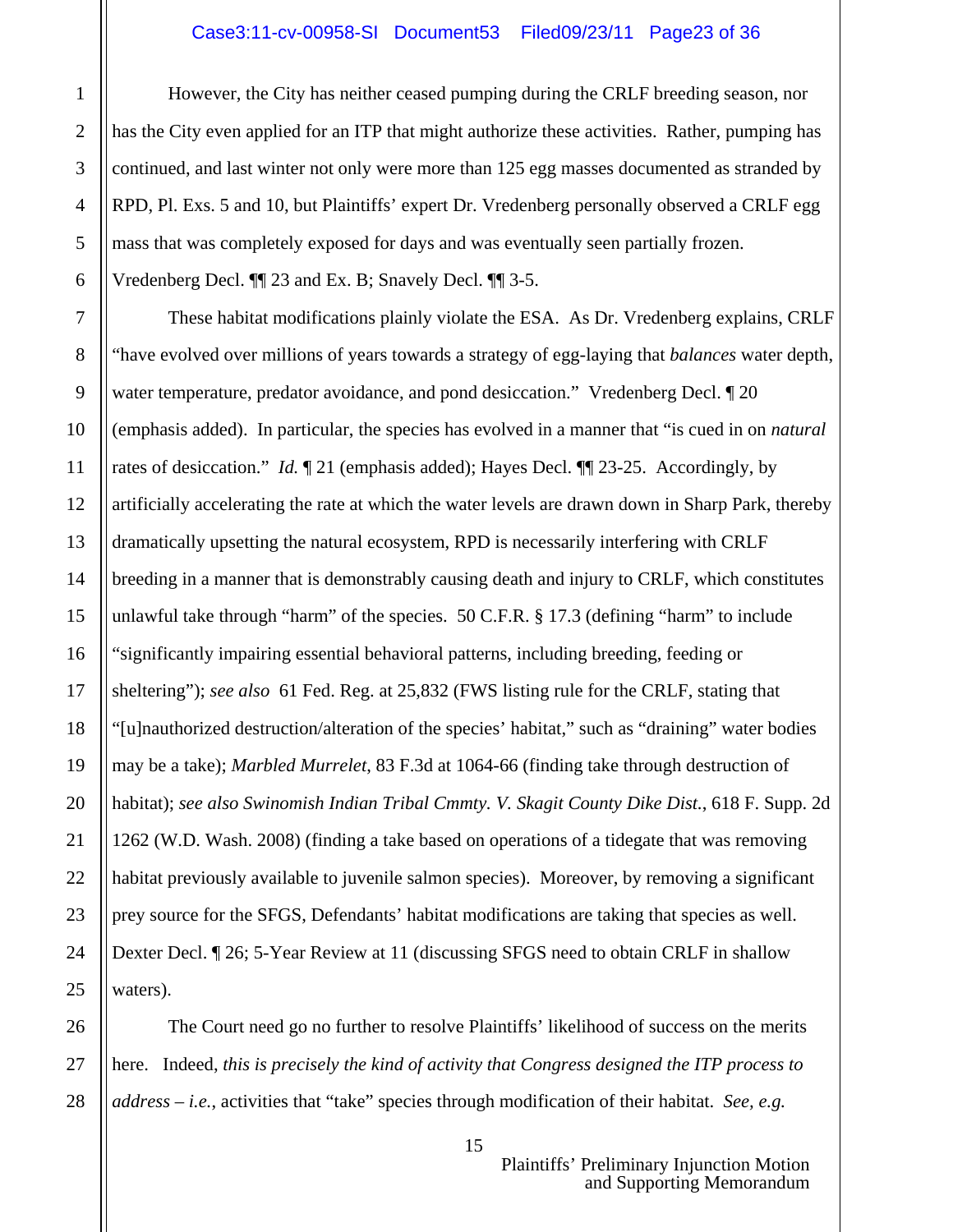*Friends of Endangered Species, Inc. v. Jantzen, 760 F.2d 976, 982-83 (9<sup>th</sup> Cir. 1985) (discussing* the legislative history of ESA Section 10, which in turn referred to a proposal to construct "'some 3000 dwelling units on the San Bruno Mountain near San Francisco [that was] also habitat for three endangered butterflies," which could be permitted under Section 10, "while at the same time encouraging these developers to become more actively involved in the conservation of these species'") (quoting Sen. Rep. No. 97-418, 97th Cong., 2d Sess. 10 (1982)). In short, since RPD may not engage in this habitat modification without an ITP under the ESA, Plaintiffs are entitled to injunctive relief to halt these illegal practices.<sup>9</sup>

 But even if the Court were to go on and consider RPD's efforts to *minimize* the extent of the take – efforts, again, which are properly considered only in the context of an ITP application – those efforts are simply *exacerbating* the damage RPD is doing to the species, and, in any event, certainly cannot lawfully excuse Defendants' ongoing take.

 As noted, last winter season Mr. Campo identified more than 125 egg masses that he concluded would not thrive in the location where they were laid. He repeatedly requested the FWS's permission to move these egg masses, and he subsequently relocated them.<sup>10</sup> However,

———————————————————

1

2

<sup>9</sup> *See also, e.g.* Dexter Decl.  $\P$  8, 33 ("In my experience and judgment, it is also the case that [RPD's] activities are precisely the kind of activities for which HCPs are needed"); Hayes Decl. ¶ 37 ("Based on my experience in participating in and contributing to ITPs and HCPs, it is clear to me that all of these and other survival and recovery-related issues all should be considered comprehensively in the appropriate regulatory process, i.e., the process for considering and approving an ITP and HCP, rather than handled on an emergency, ad hoc basis"); *accord Southwest Center For Biological Diversity v. Bartel*, 470 F.Supp.2d 1118, 1127 -1128 (S.D.Cal. 2006) ("In specially-controlled situations, Congress allows the sacrifice of a certain number of creatures provided that adequate steps are taken to minimize the detriment in a manner that ensures the continued vitality of the species involved overall").

<sup>10</sup> *See e.g.* Jan. 4, 2011 Data Sheet (Pl. Ex. 36) (Campo Dep. Ex. 13) (identifying 39 CRLF egg masses in a "shallow swale" that was not "sustainable habitat"); Jan. 7, 2011 FWS email (Pl. Ex. 37) (Campo Dep. Ex. 14) (authorizing egg mass movements "*only* if it is apparent that the egg masses will be stranded and subjected to desiccation if not moved") (emphasis added); Jan. 12, 2011 email (Pl. Ex. 38) (Mr. Campo email discussing egg masses found in "shallow swales on the edge of the 14th fairway as well as the 12th hole"); Jan 13, 2011 email (Pl. Ex. 5 at 3) (FWS authorizing additional egg mass movement "as an emergency"); Jan. 21, 2011 email (Pl. Ex. 5 at 2) (Mr. Campo email identifying another 24 egg masses located where "without intervention they will become stranded and desiccate [sic].").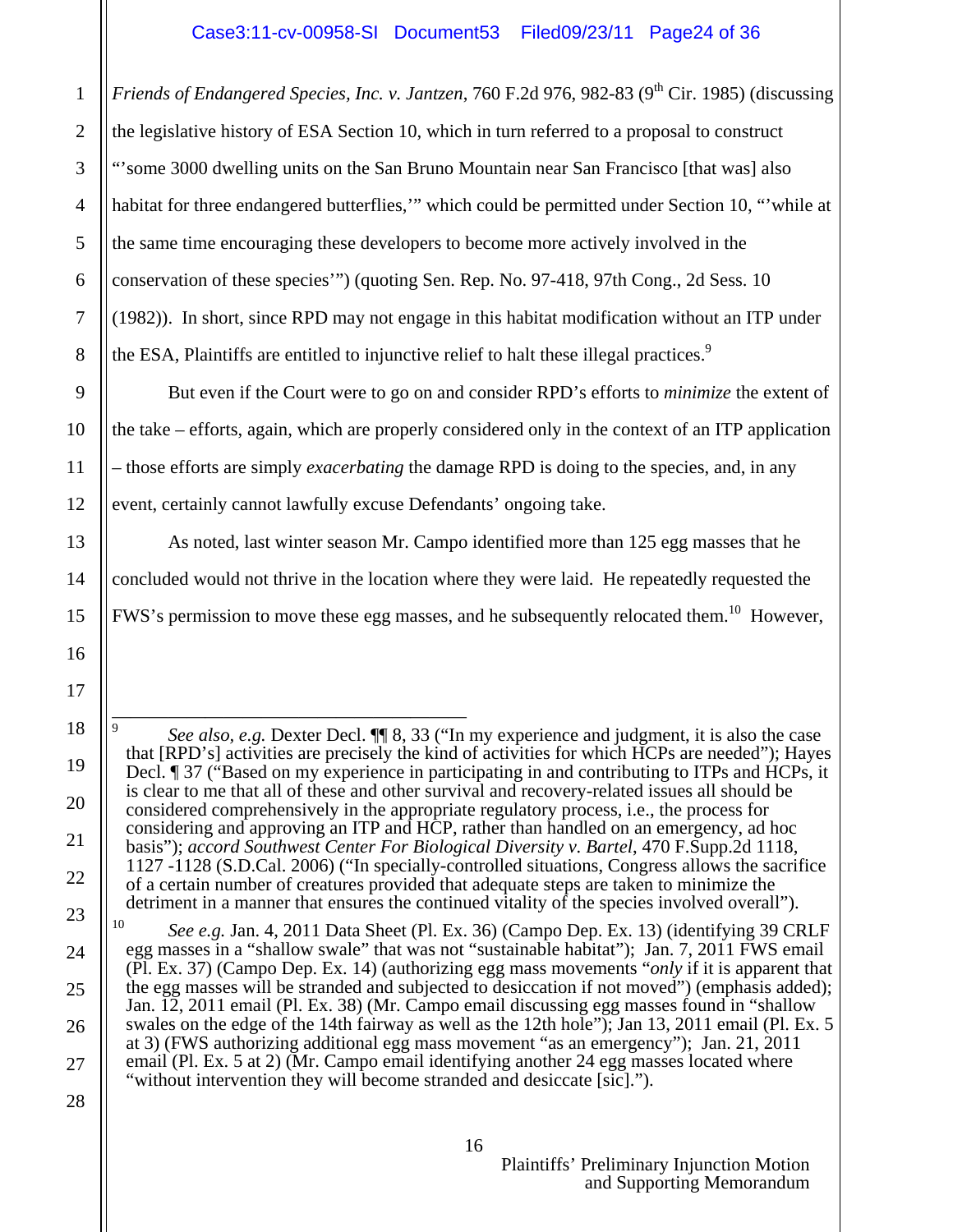in doing so RPD did not heed FWS's warnings to *cease the pumping operations* that were causing these conditions.<sup>11</sup>

 Moreover, these efforts are no defense to a Section 9 claim in any event, because Defendants are admittedly not even *finding* all of the egg masses that are at risk of desiccation through pumping operations at Sharp Park. Indeed, RPD's Egg Mass Data Sheets are replete with notations on the difficulties in finding all of the egg masses, and in his recent deposition Mr. Campo frankly admitted that *he is confident he cannot find them all*.<sup>12</sup> Indeed, as noted, last winter Plaintiffs observed a stranded egg mass out of water altogether for several days, Snavely Decl. ¶¶ 3-5, but Mr. Campo testified that he only learned about this egg mass from a posting by Plaintiffs, *not* due to his surveying efforts. Campo Dep. at 117-119.

 Accordingly, it is reasonably certain that RPD – which intends this winter to continue with the same "survey methodology that has been in place for 10 years at Sharp Park," Aug. 14, 2011 Permit Appl. (Pl. Ex. 13 at CCSF 4422) – will, if permitted to survey for egg masses this upcoming winter, continue to miss egg masses laid in Sharp Park habitat being impaired by the Horse Stable Pond pumping operations. Moreover, as Plaintiff' expert Dr. Hayes – who has spent "hundreds of hours searching, identifying, and monitoring [CRLF] during all stages of its life cycle," Hayes Decl. ¶ 5 – explains, RPD'S approach to surveying for egg masses is so patently inadequate that it is not even possible to calculate the *detectability* rate, let alone conclude that all of the at-risk egg masses are being relocated. *Id.* ¶ 34 (explaining that detecting CRLF with RPD's methods "is nearly impossible to do, even where habitat

<sup>———————————————————</sup>  <sup>11</sup> *Compare* Feb. 18, 2011 email (Pl. Ex. 5 at 1) (FWS warning RPD to "ensure that any pumping with the current rains will not be responsible for take, such as additional strandings.") *with* Feb. 22, 2011 email (Pl. Ex. 39) (Mr. Campo notifying FWS about "9 new egg masses on the edge of the 14th [hole] which will need to be moved").

<sup>&</sup>lt;sup>12</sup> Jan. 9, 2004 Data Sheet (Pl. Ex. 40) (Campo Dep. Ex. 18) ("visibility of water poor with wind, rain and turbidity"); Dec. 11, 2007 Data Sheet (Pl. Ex. 41) (Campo Dep. Ex. 20) ("light difficult to survey"); Jan. 29, 2009 email (Pl. Ex. 42) (Campo Dep. Ex. 21) (noting Mr. Campo had missed "more than half" of 35 egg masses located on January 29, 2009 when he had surveyed for them on January 22 "due to poor light conditions and turbidity in the water"); Campo Dep. at 116 (Q: "are your confident that you find all of the egg masses in Sharp Park during your surveys?" A: "No."); *id.* at 50 (Q: "have you told any of them [co-workers] that you cannot find all of the egg masses?" A: "Yes.").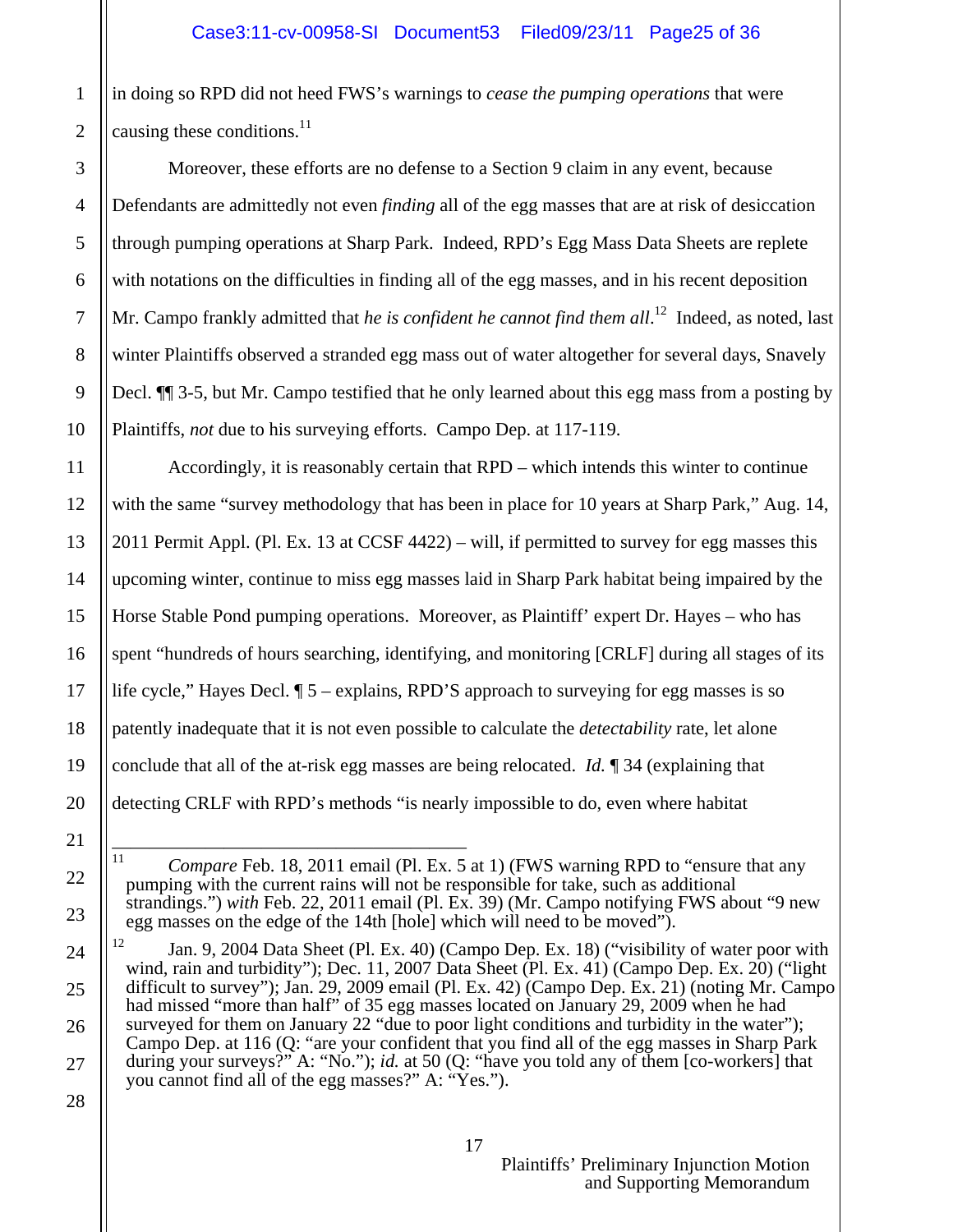1 2 3 complexity is extraordinarily low and the surveyor has the highest possible visibility of the habitat," and that "[a]t Sharp Park, habitat complexity is high and visibility is at least partially to highly limited"). $^{13}$ 

4

5

6

7

8

9

#### **2. Pumping Is Entraining Mobile Life Stages Of CRLF.**

 Further exacerbating Defendants' legal violations, the pumps themselves are reasonably certain to entrain or otherwise injure tadpoles or other mobile life stages of the CRLF. The pumps force water through the outfall pipe with such tremendous force, *see* Pl. Ex. 2, that small creatures unlucky enough to be in the proximity of the pumps will either be pulled up against the screen or sucked through the pumps altogether. Hayes Decl. ¶¶ 26-27, 38; *see also id.* Ex. C (photograph of CRLF Dr. Hayes recently saw near the pump). Defendants' *own* contractors have documented freshwater crayfish that have been sucked through the pumps, Nov. 2008 Swaim Biological Monitoring Form (Pl. Ex. 43) (noting "several dead crayfish found at discharge end of pipe at beach," and that "[i]f crayfish can become entrained in pump then frog might also"), which makes entrainment by Frogs and tadpoles, which are relatively weaker swimmers, likely. Hayes Decl. ¶¶ 26-27 and Att. D (explaining that the pump has no "screening mechanism around known oviposition sites that would prevent tadpoles, particularly hatchlings, from wandering too close to the pump intake port during a pumping event; and it does not provide for some kind of velocity reduction mechanism, such as screening baffles, associated directly with the intake port to reduce the likelihood of CRLF life stages being plastered against

<sup>———————————————————</sup>   $13$  It is also apparent that the mass relocation of the species from one location to another is rife with biological peril, which is exactly why FWS has authorized these activities only on an "emergency" basis, rather than as a systematic solution to the large-scale take occurring at the golf course. RPD's gardener, Mr. Campo, moves CRLF egg masses by putting them into a large bucket, sometimes up to eight at a time, and then pouring them out of the bucket in the new location. Campo Dep. at 56-57. Sometimes he returns and finds that an egg mass he has placed in a new location is no longer there. *Id.* at 60. Sometimes the egg masses do not attach to vegetation at their new locations. *Id.* at 57. Again, while all of these adverse effects *might* be authorized under an ITP, pursuant to which RPD *might* be permitted to engage in *incidental take* of the CRLF in exchange for engaging in specific recovery actions, absent that permit the inevitable take occurring as part of these operations merely reinforces how far Defendants have traveled from the statutory mechanism that is plainly called for here. *See* Vredenberg Decl. ¶ 22 ("it is my professional opinion that at least some eggs and even entire egg masses that are relocated by the City in 2011 did not survive the relocation effort").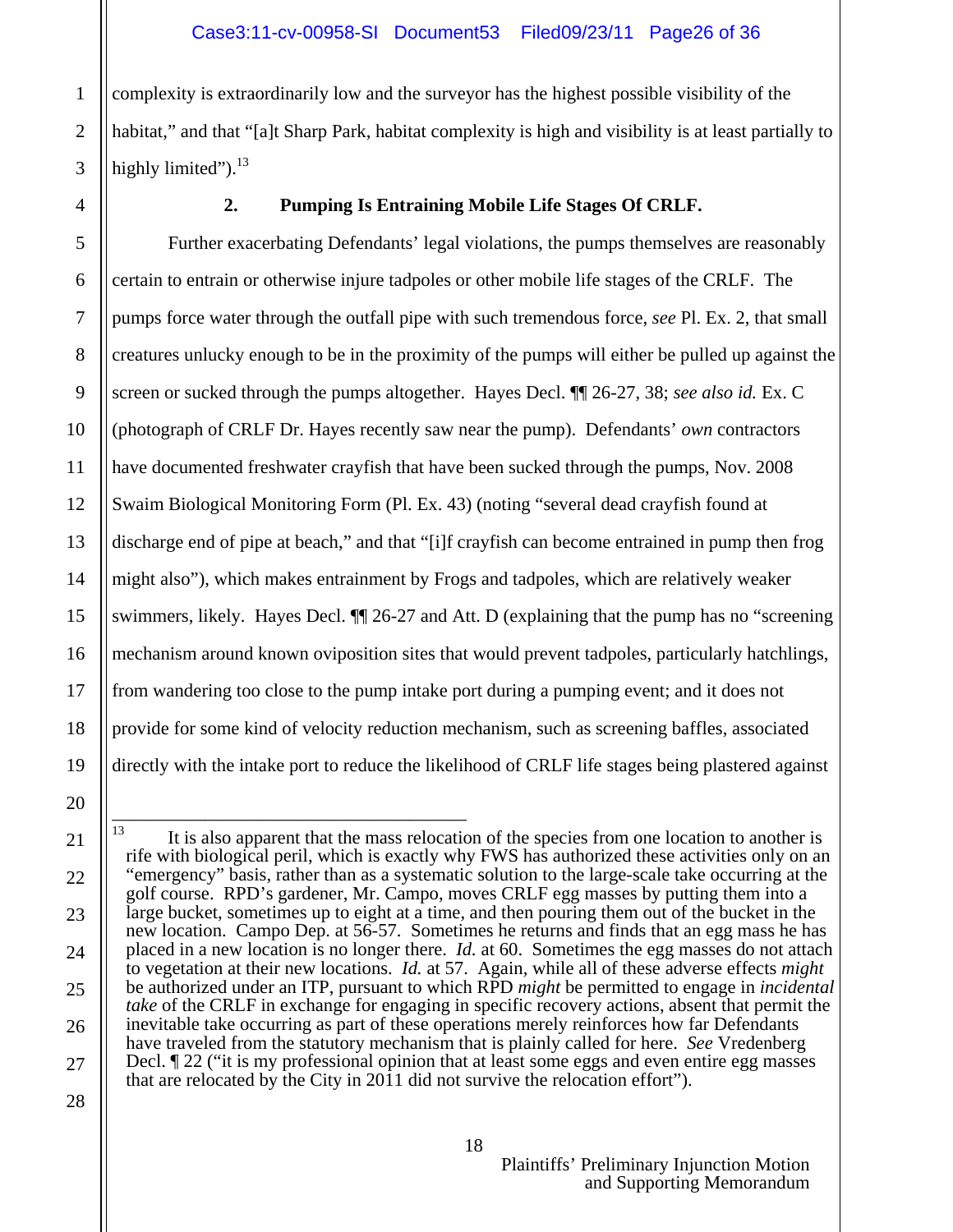the screen"); *see also* Dexter Decl. ¶ 10 (having worked on "many projects where CRLF were present [and] pumping was required," "I have found that unless there is a vigilant monitor clearing the fine mesh screen and very low water velocities, tadpoles become entrained and either are sucked through the pump and killed or they are sucked against the mesh and die because they cannot free themselves").

 Indeed, once again, RPD's *own* biologist and staff have recognized this very concern. Swaim 2008 at 4-4 ("pumping could still pose a threat if tadpoles were caught in the pump mechanism or forced from Horse Stable Pond into the ocean"); *see also* Campo Dep. at 123 (acknowledging concern about CRLF going into the pumps). Accordingly, in the absence of injunctive relief the pumps in Horse Stable pond will cause unlawful take through entrainment as well. *See United States v. Glenn-Colusa Irr. Dist.*, 788 F. Supp. 1126 (E.D. Cal. 1992) (enjoining pumping operations entraining salmon species); *South Yuba River Citizens League v. NMFS*, No. S-06-2845, \_ F. Supp. 2d \_, 2011 WL 3163296 (E.D. Cal. July 26, 2011) (issuing injunctive relief to address, *inter alia*, "increased entrainment").

#### **B. Mowing And Golf Cart Use Near Water Bodies At Sharp Park Is Taking The Frog and The Snake.**

As noted, RPD frequently mows the greens, fairways, and roughs throughout Sharp Park. In 2005, a dead SFGS was found after it had been run over by a lawn mower. Hayes Decl. ¶ 44 and Ex. E; Dexter Decl. ¶ 21; *see also* FWS 5-Year Report at 17 ("A SFGS was killed last year by a lawn mower at a golf course"). Because Park water bodies are adjacent to mowed areas of the golf course, RPD *itself* has acknowledged that movement through these areas may expose the SFGS to "mortality from predation, mowing, and being crushed by golf carts and people." Alt. Report at 30; *see also* Swaim 2008 at 4-8 (recommending moving certain holes in Sharp Park due to risk of "mortality due to golf course maintenance (primarily mowing)"). It is also indisputable that golfers regularly use golf carts on golf course fairways *and off* of the paved trails. Campo Dep. at 127 (noting that he has seen golf carts driving on fairways in 2011); Goodale Mon. Decl. (Pl. Ex. 11),  $\P$  5-16 and Exh. A-C (noting recent sightings of golf carts off designated trails).

1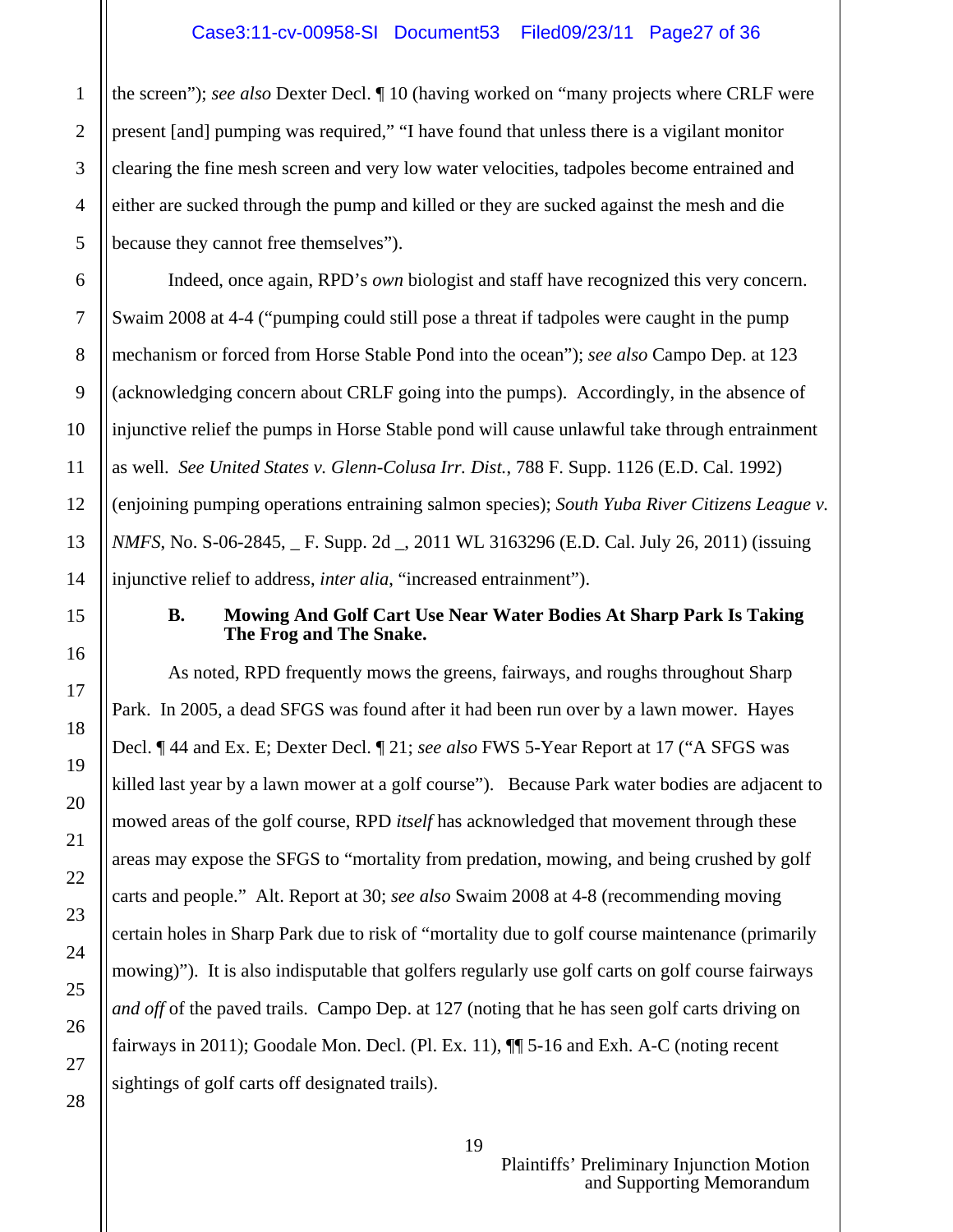RPD's mowing practices, and golf cart use, in proximity to wetlands are also likely to cause ongoing take of the CRLF and the SFGS. Indeed, as with pumping operations, the largescale mowing in Sharp Park is "significantly modifying" the species' habitat, and thereby "interfering with  $\lceil \cdot \rceil$  essential life functions," Vredenberg Decl.  $\lceil \lceil \cdot \rceil$  10, 25 – and thus, absent an ITP, is unlawful.

 Moreover, Plaintiffs' expert Wendy Dexter explains that, "[u]pon inspecting the golf course, it is clear to me that the City is mowing aquatic vegetation, *i.e.*, it is mowing wetland habitats that are important for the" SFGS, which "alone creates a high degree of certainty that a San Francisco garter snake will be taken by golf course mowing operations." Dexter Decl. ¶ 24; *see also id.* ¶ 23("mowing around the edges of Laguna Salada is reasonably certain to be killing San Francisco garter snakes"); *id.* (beyond a "very narrow band of emergent wetland habitat" the SFGS faces "a very high likelihood of being taken directly by golf or mowing operations"). Indeed, the SFGS moves through upland habitats *as far as 200 meters from aquatic features*. Dexter Decl. ¶¶ 17, 20. Accordingly, minimizing take requires a 200 meter buffer from the wetlands, "which will provide a reasonably large swath of buffer and edge habitat that will be free from mowing and wheels that could compress and take endangered frogs and snakes." Dexter Decl. ¶ 49; Hayes Decl. ¶ 49; Vredenberg Decl. ¶ 26. This requires that mowing and golf cart use be prohibited on holes Nine through Eighteen.

 Recognizing the serious risks that these activities also pose to the species, RPD's Compliance Plan "requires" golf carts to stay on designated paved paths, Compliance Plan at 8, and sets out a protocol whereby a "biological monitor" is supposed to inspect mowing areas prior to mowing activities. Compliance Plan at 9-10. However, as with Defendants' egg mass relocations, these efforts cannot, and do not, solve Defendants' unlawful take of the species, because they do not address Defendants' unlawful habitat modification. *See supra* at 15-16. Moreover, as Plaintiffs' experts explain, these efforts also would not avoid direct take even if faithfully carried out. Dexter Decl. ¶ 31 (explaining how monitoring protocol will "inevitably result in an under-observance of frogs and snakes"); Hayes Decl. ¶ 48.

1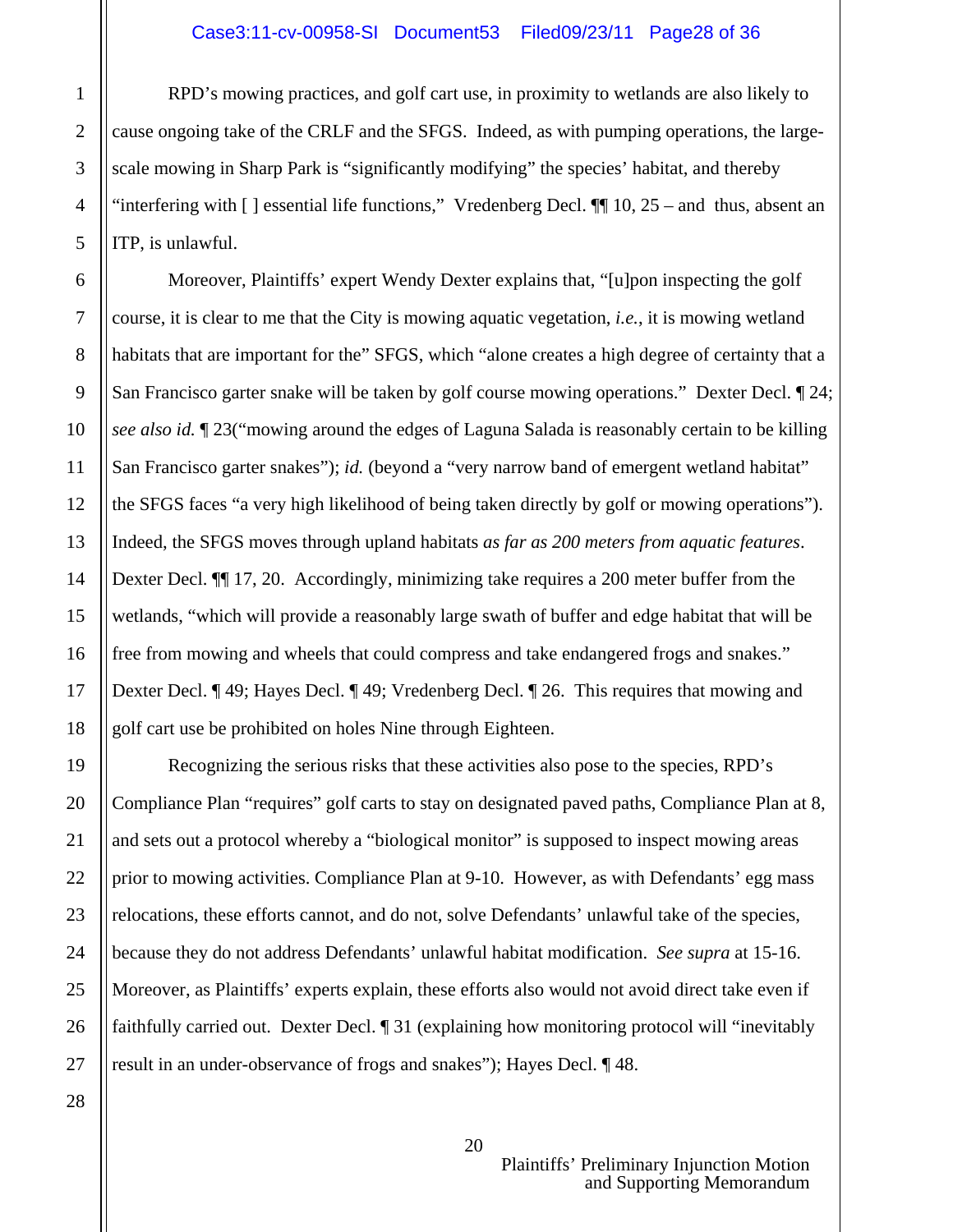In any event, however, it is also evident that there is significant *non*-compliance with the Compliance Plan. Golf carts regularly ride on the fairways rather than designated paths. *E.g.*  Goodale Mon. Decl.  $\P\P$  5-17.<sup>14</sup> Mowers regularly mow without prior monitoring. *Id.*  $\P$  2-4, 18-19 and Exs. E-F (photographs); Snavely Decl. ¶¶ 2 and 4.; *see also* Campo Dep. at 125 (RPD employee noting that he has seen mowing in Sharp Park but has *never* seen a monitor) The Compliance Plan is thus irrelevant to Plaintiffs' likelihood of demonstrating a take from mowing and golf cart usage in any event.

#### **II. THE COURT SHOULD CRAFT APPROPRIATE INJUNCTIVE RELIEF TO ADDRESS DEFENDANTS' ONGOING TAKE OF THE CRLF AND SFGS.**

As noted, *see supra* at 12-13, the traditional test for a preliminary injunction does not apply in the context of the ESA. Rather, under Supreme Court and Circuit precedent, so long as it is likely that ongoing, illegal – and especially, as here, *lethal* – take will occur, injunctive relief to address that take must be crafted, because Congress has afforded listed species the "highest of priorities," and has eliminated the equitable balancing otherwise required. *TVA*, 437 U.S. at 194; *Friends of the Earth v. U.S. Navy*, 841 F.2d 927, 933 (9<sup>th</sup> Cir. 1988).

 To demonstrate an ESA violation warranting injunctive relief, a plaintiff must demonstrate that a defendant's activities are "likely" to cause unlawful take. *E.g. Marbled Murrulet,* 83 F.3d at 1067 (affirming injunction upon finding that "implementation of Pacific Lumber's harvesting plan would likely harm marbled murrelets"); *Ctr. for Biological Diversity v. Marina Point Development Associates,* 434 F.Supp.2d 789, 795 (C.D. Cal. 2006) ("To obtain injunctive relief, a plaintiff need only show that the defendants' activities are likely to cause a 'take' in the future"); *Animal Protection Institute v. Holsten*, 541 F.Supp. 2d 1073, 1081 (D. Minn. 2008) (injunction issued where the "Court finds it likely that additional takings may occur

21

1

2

3

4

5

6

7

8

9

10

11

12

13

14

15

16

17

18

19

20

21

22

23

24

25

26

27

<sup>———————————————————</sup>  14 Moreover, within a 200 meter area, golf cart use *on* the golf cart paths – as provided for in the Compliance Plan – itself seriously risks taking SFGS, which, because these paths "absorb and store heat," providing SFGS with "exceptional opportunities for quick warming on cold sunny mornings, throughout the day, and even after the sun has set." Dexter Decl. ¶ 25; *see also id.* (detailing risks golf carts pose to snakes); *accord* Hayes Decl. ¶ 45 ("Though golf cart paths have traditionally been viewed as innocuous, recent work clearly demonstrates that they are responsible for substantial mortality among snakes").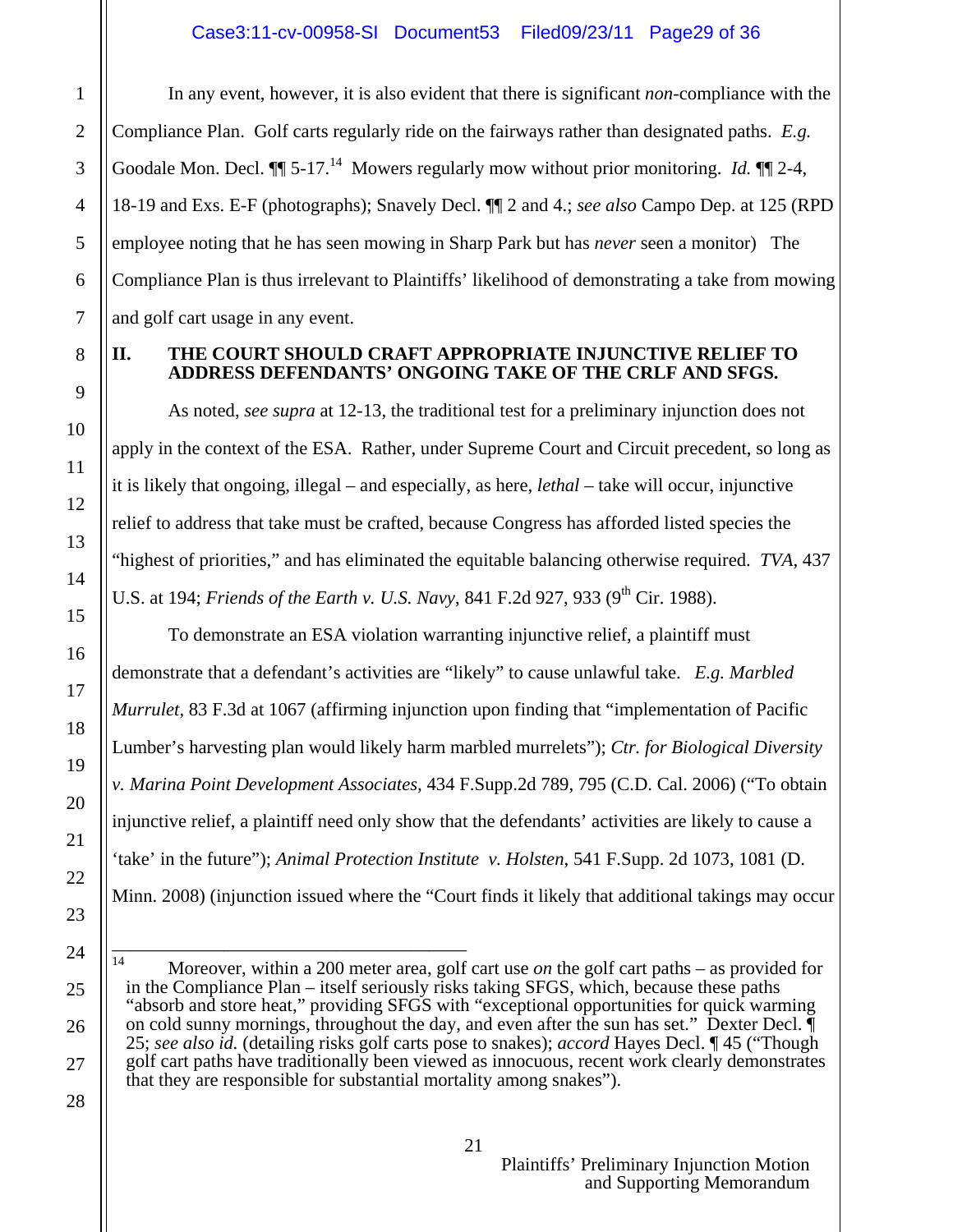unless further regulations are implemented"). Thus, although in some cases this standard has been met even where past take has not yet even occurred, *see, e.g.*, *Marbled Murrelet*, 83 F.3d at 1064-66, in this case, where both unlawful, lethal take *has* already occurred, and inevitably *will continue* to occur absent relief from this Court, injunctive relief is plainly appropriate.<sup>15</sup>

 Accordingly, in light of Defendants' take of the CRLF and SFGS, Plaintiffs seek a narrowly tailored injunction to put a halt to Defendants' legal violations until this case can be resolved on the merits or Defendants obtain an ITP – which it has known *for years* is necessary to continue golf course operations. In particular, Defendants should be enjoined from operating the pumps in Horse Stable Pond, or from using, or authorizing the use of, mowing equipment or motorized golf carts anywhere on holes Nine through Eighteen, which are within approximately 200 meters of Sharp Park water bodies. In light of Defendants' *own* recognition of the threats posed by these activities, as well as the professional opinions of leading experts on each species, it is evident that this relief is the minimum necessary to address Defendants' ongoing take at this time. *See Marbled Murrelet*, 83 F.3d at 1064-66 (enjoining habitat destruction that would take listed species); *Glenn-Colusa*, 788 F. Supp. at 1128 ("an injunction must issue" where defendants are harming species by violating the ESA); *Center for Biological Diversity*, 2004 WL 3030209, at  $*$  6 (finding that an injunction "tailored to the likelihood of future harm to the tortoise" "must issue . . . to protect the tortoise").

 In *Marbled Murrelet* the Ninth Circuit also framed the applicable test as whether there is "[a] reasonably certain threat of imminent harm to a protected species," *Marbled Murrelet,* 83 F.3d at 1066 – a test the Court concluded had been met based on evidence demonstrating that future take was likely. *Id.* at 1067. Although subsequently, the Ninth Circuit framed the applicable test as whether the challenged activity "would harm," or "would more likely than not harass" the species at issue, *Defenders of Wildlife v. Bernal*, 204 F.3d 920, 925 (9<sup>th</sup> Cir. 2000) (a case where the Court concluded that the species at issue was not even present in the project area), this was simply another way of asking the same basic question – *i.e.*, whether the plaintiff had demonstrated a "reasonably certain threat of imminent harm," *id.,* which, in turn, is shown through evidence establishing that ongoing take is likely to occur. *See Beech Ridge Energy*, 675 F. Supp. 2d at 563.

<sup>———————————————————</sup>  15 *See also, e.g., Animal Welfare Inst. v. Martin,* 588 F. Supp. 2d 70, 104 (D. Me. 2008) (finding that the death of a single Canada lynx from trapping was sufficient to support preliminary injunctive relief; *Animal Welfare Inst. v. Beech Ridge Energy LLC*, 675 F. Supp. 2d 540, 563 (D. Md. 2009) (enjoining construction of a wind energy project in light of threatened take of listed species, where no member of the species had yet been taken).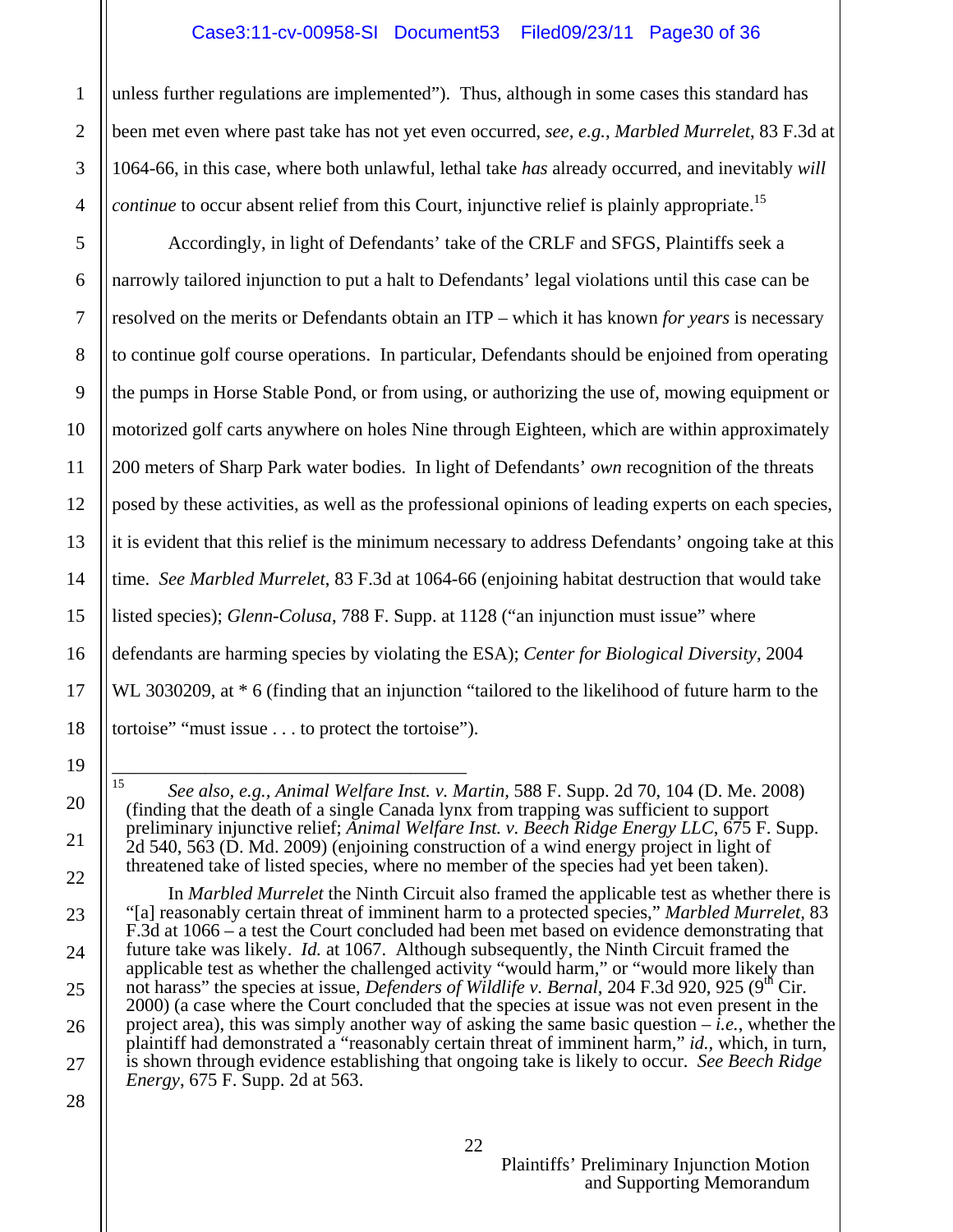1

2

3

4

5

6

7

8

9

10

11

12

13

14

15

16

17

18

19

20

21

22

23

24

25

26

27

28

Moreover, this relief would be compelled in this case even under the traditional preliminary injunction test, whereby the Court *would* balance the competing interests of the parties. Because Plaintiffs' members' regularly visit Sharp Park and enjoy and appreciate viewing the CRLF and looking for the SFGS in their natural habitats there, Defendants' activities, which are unlawfully taking the species, irreparably harm them by diminishing their opportunities to engage in and enjoy these activities. Goodale Decl. ¶¶ 1, 13, 17; Pilgrim Decl. ¶ 1, 5, 10 ; Graham Decl. ¶¶ 1-3. These kinds of diminished opportunities have long been recognized as sufficient to demonstrate both standing and irreparable harm. *E.g. Fund for Animals v. Lujan*, 962 F.2d 1391, 1396 (9th Cir. 1992) (where a plaintiff will have "fewer opportunities to view wild [animals] as a result of the defendants' actions," irreparable harm is established); *Lujan v. Defenders of Wildlife,* 504 U.S. 555, 562-63 (1992); *Cottrell*, 632 F.3d at 1135 ( "The Supreme Court has instructed us that environmental injury, by its nature, can seldom be adequately remedied by money damages and is often permanent or at least of long duration, *i.e.*, irreparable") (other citations omitted); *accord Forest Serv. Emp. for Envtl. Ethics v. U.S. Forest Serv.,* No. C 05-2227, 2005 WL 1514071 at \*2 (N.D. Cal. June 27, 2005) (granting preliminary injunction upon finding that "the balance of hardships tips strongly in favor of plaintiffs, given the irreversible nature of environmental harm and that defendant only claims economic harm").<sup>16</sup>

 On the other side of the coin, although it is difficult to fathom how an interest in the uninterrupted use of one of many golf courses available in the Bay area could *possibly* outweigh

<sup>———————————————————</sup>  <sup>16</sup> Moreover, a Plaintiffs' irreparable harm is also not diminished by virtue of an opportunity that might exist to visit someplace *else,* such as other populations of the Frog and Snake. *Cotrell*, 632 F.3d at 1135 (rejecting the argument that plaintiffs had no irreparable harm because they could visit "other areas of the forest that are not harmed"). Plaintiffs similarly need not demonstrate that Defendants' take is affecting the species as a whole. *See, e.g. Palila, 639 F.2d at 497* ("any dispute or uncertainty as to the current population trends of the [species] is immaterial" in a Section 9 case). Nonetheless, Plaintiffs' experts have also explained that unless Defendants' activities are modified, "the Sharp Park/Mori population" of the SFGS "will continue to decline, increasing the potential for the population to become extirpated." Dexter Decl. ¶ 27; Hayes Decl. ¶ 21 ("unless golf operations that cause ongoing take of these species is halted, both populations at Sharp Park may be lost, and the SFGS's entire species will be in jeopardy"); Vredenberg Decl.  $\oint$  14.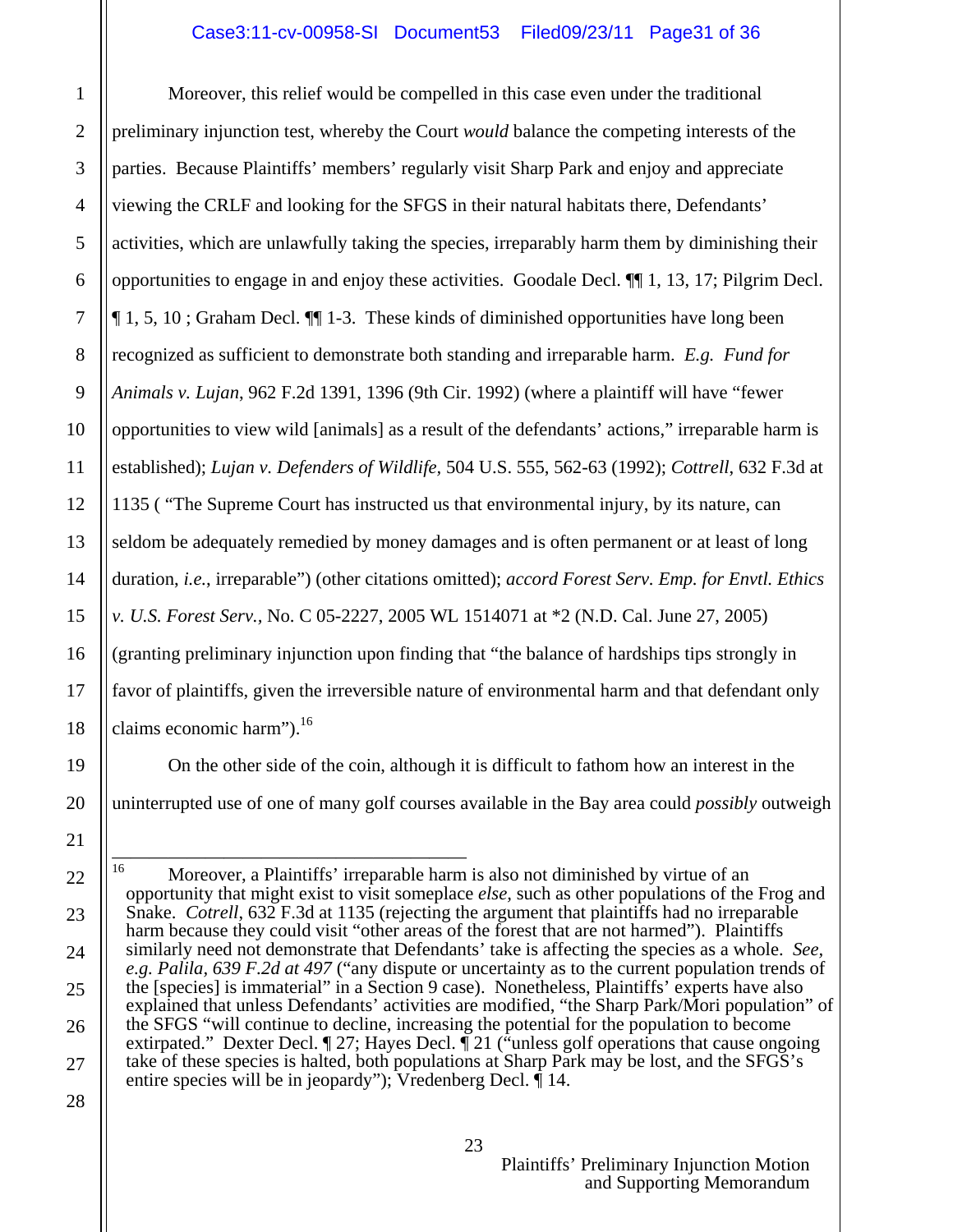the Congressional mandate to protect listed species, the narrow injunction Plaintiffs seek will not even prevent golf at Sharp Park during the winter season. Rather, golf could continue to be played on at least holes One through Eight if weather conditions allow.

 More importantly, RPD has been on notice for *years*, if not decades, that its operations are taking these species – indeed, RPD's taking was cited as one of the reasons for *listing* the species, *see supra* at 12 – and yet the City has inexplicably failed even to initiate the ITP process mandated by the ESA. Accordingly, neither RPD nor the Intervenor San Francisco Public Golf Association ("PGA") should be heard to object to this injunctive relief on the grounds that it could interfere with the golf course. *See, e.g., Natl Parks & Cons. Assn v. Babbitt*, 241 F.3d 722, 738 ( $9<sup>th</sup>$  Cir. 2001) (rejecting intervenors' purported injuries from an injunction where objections to the project had been lodged years earlier).<sup>17</sup>

## **CONCLUSION**

 For the foregoing reasons, Plaintiffs respectfully request that the Court grant their motion for a preliminary injunction. A Proposed Order is attached.<sup>18</sup>

——————————————————— <sup>17</sup> As Plaintiffs explained in responding to PGA's motion to intervene, none of PGA's various claims –  $e.g.,$  that the golf course is essential to serve a community need for less expensive golf, or that the golf course created the species' habitat in the first place, *see* PGA Intervention Memorandum ("Int. Mem.") (DN 19) at 5, 7 – has any merit. *See* Plaintiffs' Intervention Response at 8-10 (DN 38); NGF Consulting, Operational Review and Recommendations For City of San Francisco Golf Operations 30, 24 (2007) (showing Sharp Park fees are comparable to other courses) (available at http://sf-recpark.org/Modules /ShowDocument.aspx? documentid=207 (last visited Sept. 22, 2011); Conceptual Ecosystem Restoration Plan and Feasibility Assessment, Laguna Salada, Pacifica, California (Feb. 9, 2011) at 10 (available at http://wildequity.org/versions/3921 (last visited Sept. 22, 2011) (explaining historical conditions in the area). <sup>18</sup> Plaintiffs also anticipate that Defendants may raise a concern regarding whether

enjoining the pumps in Horse Stable Pond could threaten flooding that extends beyond the boundaries of Sharp Park. As explained in the attached declaration of Greg Kamman, a hydrologist previously hired by the City to study hydrological conditions in Sharp Park, in the event water levels exceed a water surface elevation of 12 feet, mobile pumps operating from the eastern side of the Laguna Salada wetlands complex can pump water to address any such risks. Declaration of Greg Kamman (Pl. Ex. 44). Plaintiffs' proposed order would not prevent such pumping.

4 5 6 7 8 9 10 11 12 13 14 15 16 17 18 19 20 21 22 23 24 25 26

1

2

3

28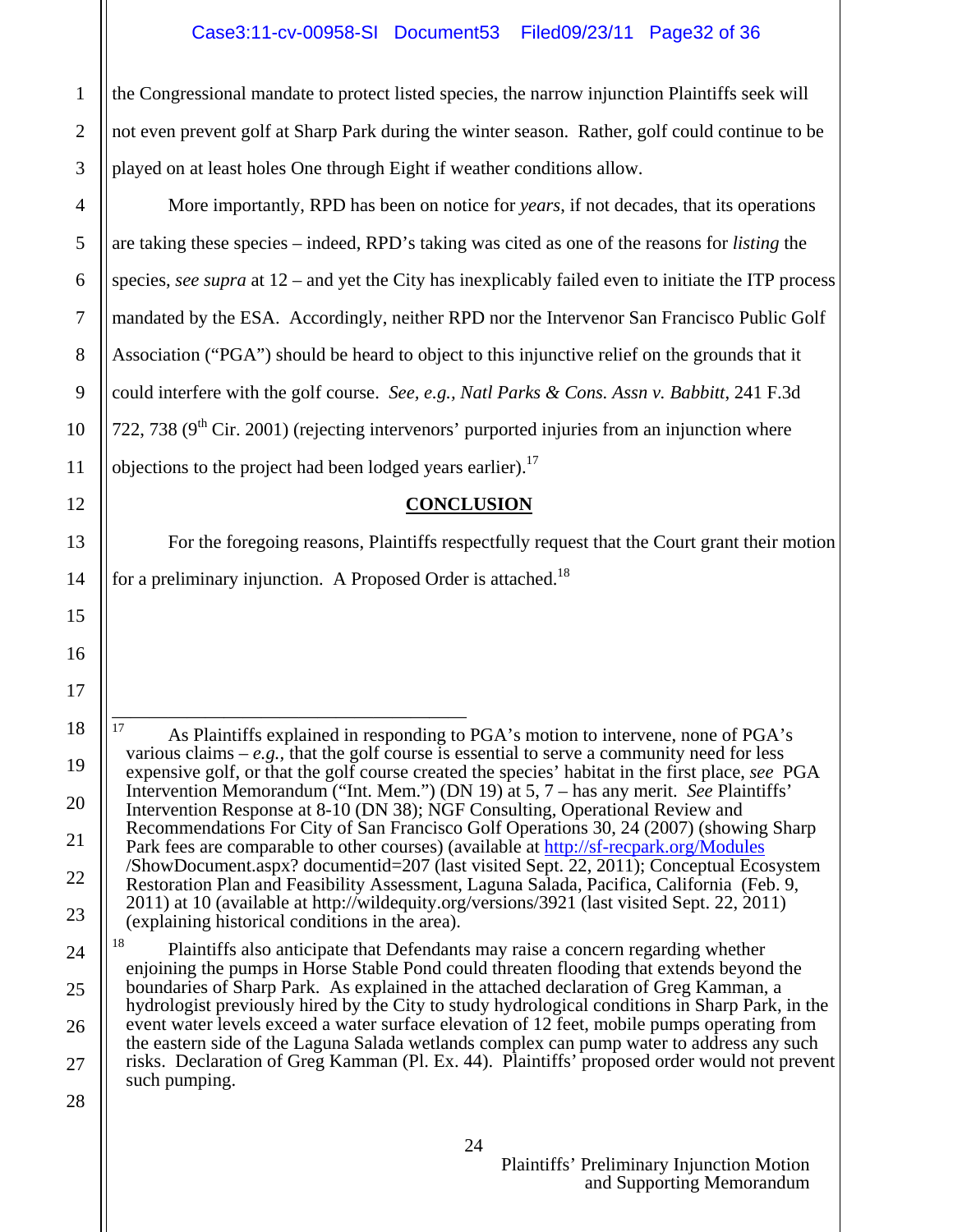Dated: S eptember 23, 2011

Respectfully submitted,

 $\overline{a}$ 

Brent Plater (CA Bar No. 209555) WILD EQUITY INSTITUTE PO Box 191695 San Francisco, CA 94119 Telephone: (415) 349-5 5787 bplater@wildequity.org

Howard M. Crystal (D.C. Bar No. 446189) Eric R. Glitzenstein (D.C. Bar No. 358287) *Pro Hac Vice* 

MEYER GL LITZENSTE EIN & CRY YSTAL 1601 Connecticut Ave., N.W., Suite 700 Washington, D.C., 20009 Telephone: (202) 588-5 5206 Facsimile: ( (202) 588-50 049 eglitzenstein@meyerglitz.com hcrystal@meyerglitz.com Case3:11-cv-00958-SI Document53 Filed09/23/11 Page33 of 36<br>
Nember 23, 2011<br>
Rent Plate (CA Rar No. 209555)<br>
WILD EQUITY INSTITUTE<br>
WILD EQUITY INSTITUTE<br>
PO Here 1916/096. (41) The Here Can Rot (451349)<br>
Telephone. (410)

Attorneys for Plaintiffs

Plaintiffs' Preliminary Injunction Motion and S Supporting M Memorandum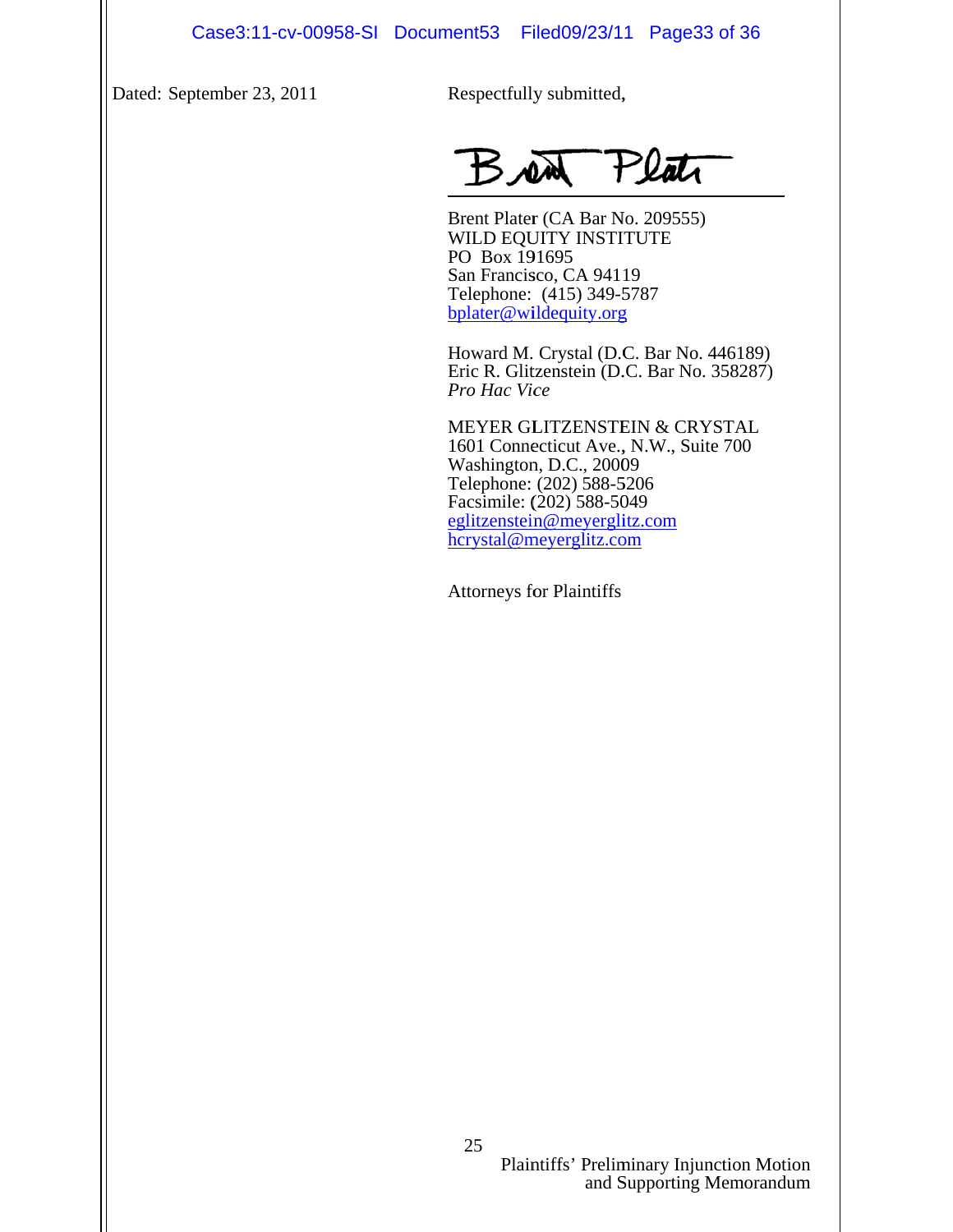|              |                | Case3:11-cv-00958-SI Document53<br>Filed09/23/11 Page34 of 36                         |
|--------------|----------------|---------------------------------------------------------------------------------------|
| $\mathbf{1}$ |                | <b>EXHIBIT LIST</b>                                                                   |
| $\mathbf{2}$ | 1              | Photographs of the California Red-Legged Frog and the San Francisco Garter Snake      |
| 3            | $\overline{2}$ | DVD containing short video of water pumping out from Horse Stable Pond                |
| 4            | 3              | Declaration of Dr. Vance Vredenberg                                                   |
| 5            | 4              | Declaration of Jewel Snavely                                                          |
| 6<br>7       | 5              | Email exchange between RPD and FWS (Sept. 13, 2011 Deposition of Jon Campo, Ex.<br>6) |
| 8            | 6              | Declaration of Dr. Mark Hayes                                                         |
| 9<br>10      | 7              | Declaration of Wendy Dexter                                                           |
| 11           | 8              | RPD ESA Compliance Plan                                                               |
| 12           | 9              | Transcript of Sept. 13, 2011 Deposition of Jon Campo ("Campo Dep.")                   |
| 13           | 10             | Mar. 2, 2011 RPD email (Campo Dep. Ex. 16)                                            |
| 14           | 11             | Monitoring Declaration of Margaret Goodale                                            |
| 15           | 12             | Aug. 15, 2011 RPD Army Corps Permit Application                                       |
| 16           | 13             | Aug. 25, 2011 RPD Recovery Permit Application                                         |
| 17<br>18     | 14             | <b>Declaration of Margaret Goodale</b>                                                |
| 19           | 15             | Declaration of Robert Pilgrim                                                         |
| 20           | 16             | Declaration of Laurie Graham                                                          |
| 21           | 17             | California Red-Legged Frog Recovery Plan (excerpts)                                   |
| 22           | 18             | December, 2010 Egg Mass Data Sheets                                                   |
| 23           | 19             | San Francisco Garter Snake Recovery Plan                                              |
| 24           | 20             | San Francisco Garter Snake 5 Year Review                                              |
| 25<br>26     | 21             | Final Draft, Significant Natural Resources Areas Management Plan                      |
| 27           | 22             | 2008 Sharp Park Wildlife Surveys                                                      |
| 28           | 23             | <b>Sharp Park Conceptual Restoration Alternatives Report (excerpts)</b>               |
|              |                | Plaintiffs' Preliminary Injunction Motion                                             |

and Supporting Memorandum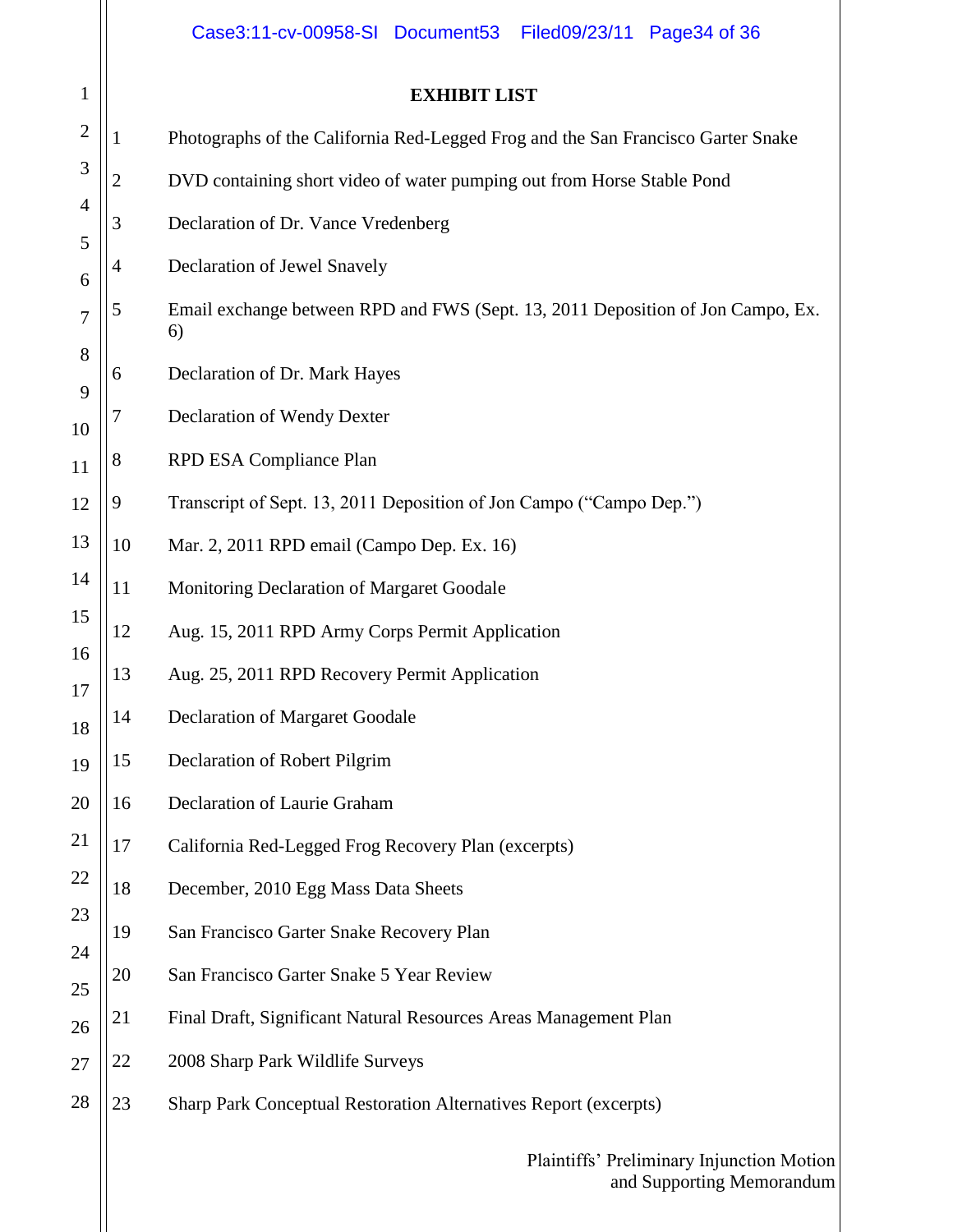|                |    | Case3:11-cv-00958-SI Document53<br>Filed09/23/11<br>Page35 of 36 |
|----------------|----|------------------------------------------------------------------|
| $\mathbf{1}$   | 24 | Sharp Park map                                                   |
| $\overline{2}$ | 25 | Kamman Hydrology Report                                          |
| 3              | 26 | Declaration of John Bowie                                        |
| $\overline{4}$ | 27 | Dec. 30, 1992 Letter                                             |
| 5<br>6         | 28 | Jan. 17, 2003 Data Sheet (Campo Dep. Ex. 8)                      |
| $\overline{7}$ | 29 | Mar. 5, 2004 Data Sheet (Campo Dep. Ex. 9)                       |
| 8              | 30 | Feb. 1, 2005 FWS letter                                          |
| 9              | 31 | Feb. 2007 Data Sheet (Campo Dep. Ex. 10)                         |
| 10             | 32 | Jan. 2008 Data Sheet (Campo Dep. Ex 12)                          |
| 11             | 33 | Mar. 1, 2011 email                                               |
| 12             | 34 | FWS Recovery Permit issued to the National Park Service          |
| 13<br>14       | 35 | Sharp Park mowing schedule                                       |
| 15             | 36 | Jan. 4, 2011 Data Sheet (Campo Dep. Ex. 13)                      |
| 16             | 37 | Jan. 7, 2011 FWS email (Campo Dep. Ex. 14)                       |
| 17             | 38 | Jan 12, 2011 email                                               |
| 18             | 39 | Feb. 22, 2011 email                                              |
| 19             | 40 | Jan. 9, 2004 Data Sheet (Pl. Ex. 40) (Campo Dep. Ex. 18)         |
| 20             | 41 | Dec. 11, 2007 Data Sheet (Campo Dep. Ex. 20)                     |
| 21<br>22       | 42 | Jan. 29, 2009 email (Campo Dep. Ex. 21)                          |
| 23             | 43 | Nov. 2008 Swaim Biological Monitoring Form                       |
| 24             | 44 | Declaration of Greg Kamman                                       |
| 25             |    |                                                                  |
| 26             |    |                                                                  |
| 27             |    |                                                                  |
| 28             |    |                                                                  |
|                |    | $\overline{2}$<br>Plaintiffs' Preliminary Injunction Motion      |

and Supporting Memorandum